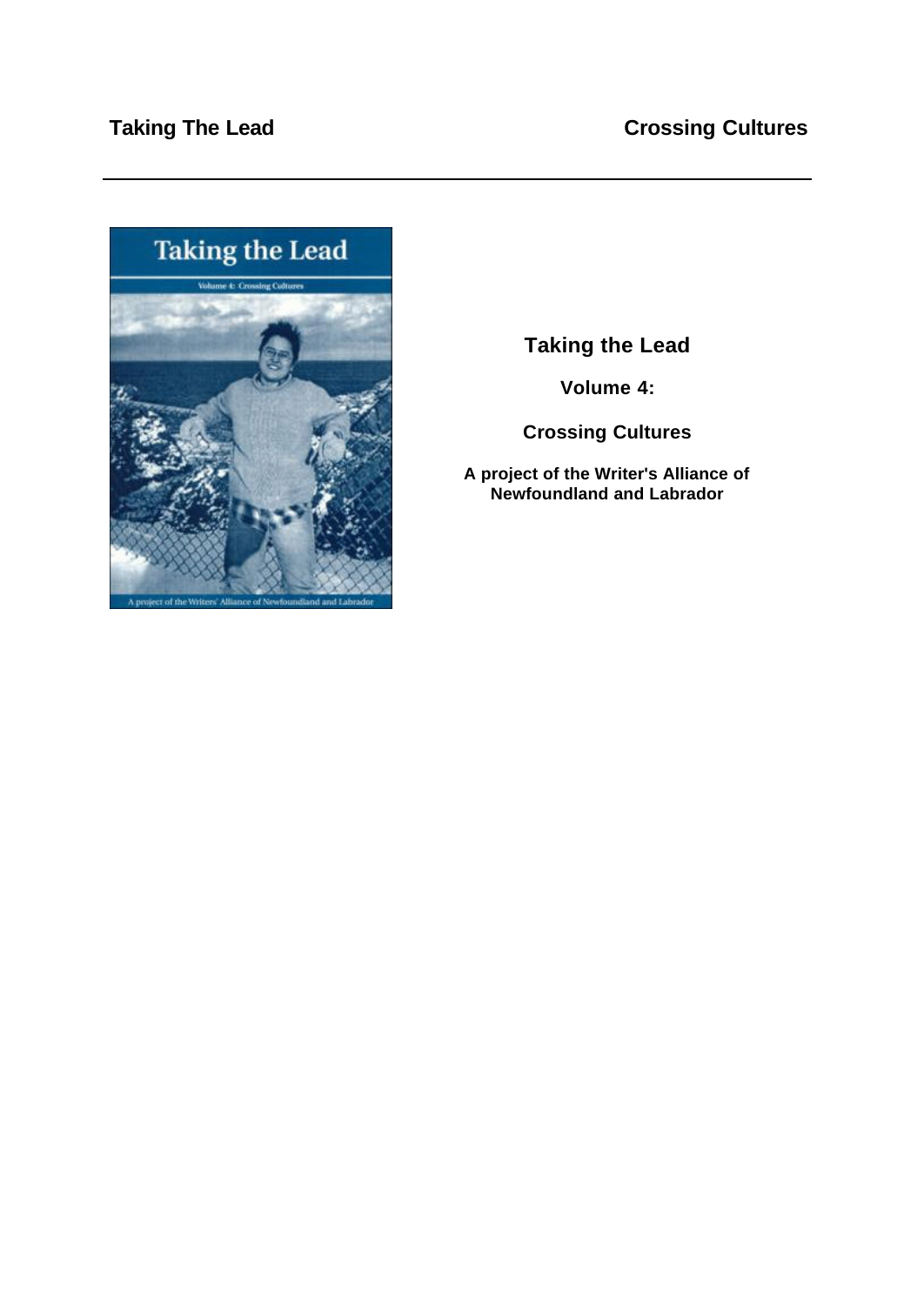©Copyright 2001 - Writers' Alliance of Newfoundland and Labrador. All rights reserved. No part of this publication may be reproduced or transmitted in any form or by any means without the written permission of the Writers' Alliance of Newfoundland and Labrador, Box 2681, St. John's, NF, A1C 5M5, Canada.

The views expressed in these essays do not necessarily reflect those of the Writers' Alliance of Newfoundland and Labrador. Our thanks to the [National Literacy Secretariat](http://www.nald.ca/nls.htm) for funding.

Cover photo: Dianne Rowe, by Donna Rowe. Layout and Design: Studio 335 ISBN: 1-896858-22-8

#### **National Library of Canada Cataloguing in Publication Data**

Main entry under title: Taking the Lead

Contents: v. 1. Discovering personal power /Michael Jones... let al.] - v.2. Working for community / Agnes Walsh, Robin McGrath, Paul Butler - v.3. Taking on the fight / Paul Butler, Michael Jones, Agnes Walsh - v. 4. Crossing cultures / Robin McGrath, Paul Butler. ISBN 1-896858-19-8 (V. 1).-ISBN 1-896858-20-1 (v. 2) ISBN 1-896858-21-X (v. 3).-ISBN 1-896858-22-8 (v. 4)

1. Readers for new literates. 2. Readers (Adult) 3. Political participation. 4. Community organization-Citizen participation. 5. Rural development. 1. Walsh, Agnes, 1950-. Working for community II. Butler, Paul, 1964-. Taking on the fight. III. McGrath, Robin. Crossing cultures. W Title: Discovering personal power. V. Writers' Alliance of Newfoundland and Labrador.

PE1 126.A4T34 2001 428.6'2 C2001-900920-8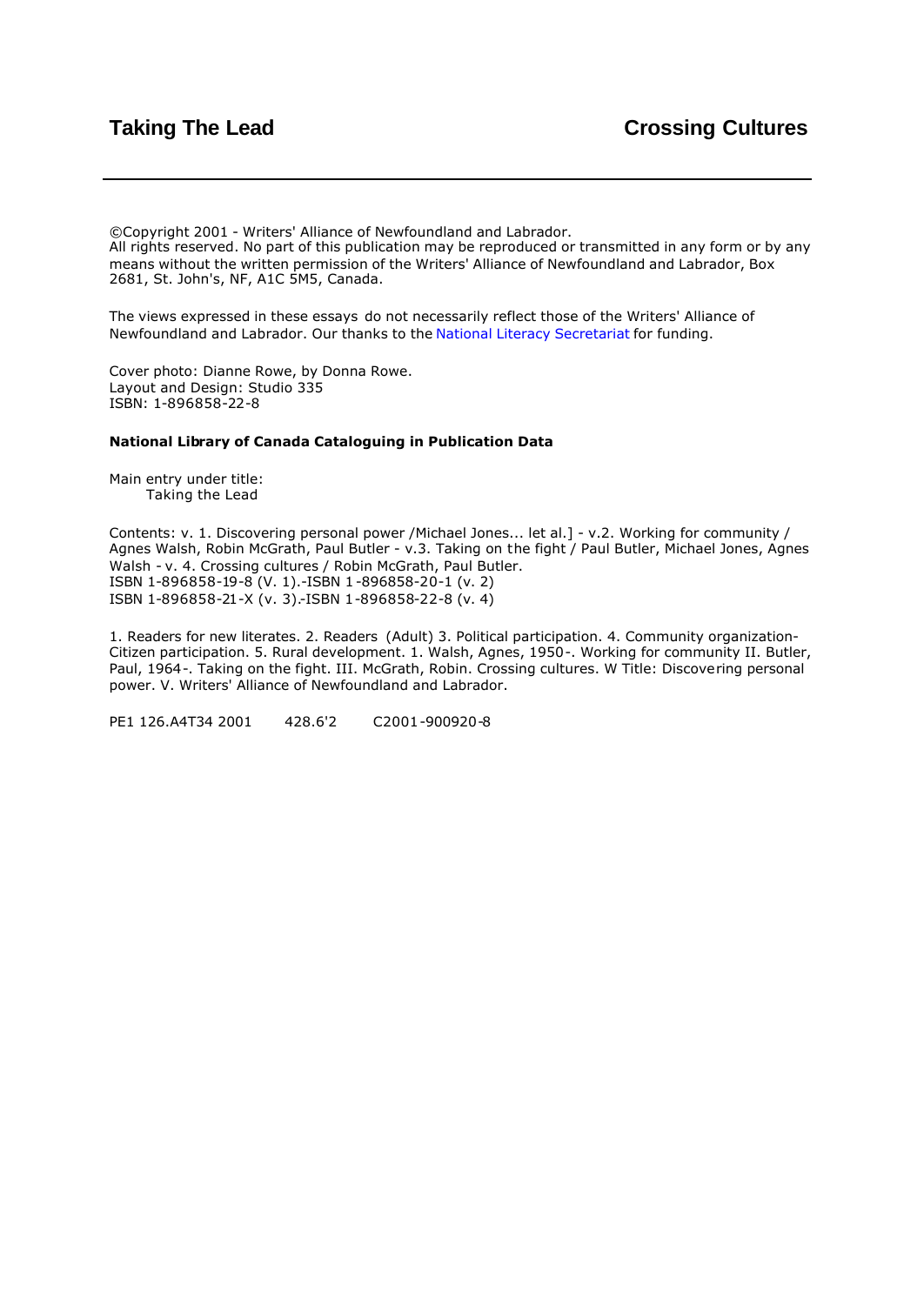# **Table of Contents**

**[Introduction](#page-3-0)**

**[Acknowledgements](#page-4-0)**

**[Ernie Mauskopf: The Story of a Survivor -](#page-5-0)** *Robin McGrath*

**[Questions for Discussion](#page-12-0)**

**[Diane Rowe: Roots in Two Worlds -](#page-14-0)** *Robin McGrath*

**[Questions for Discussion](#page-22-0)**

**[Dr. Hong Liu: A Chinese Doctor in St. John's -](#page-23-0)** *Paul Butler*

**[Questions for Discussion](#page-31-0)**

**[Justine Jack: Keeping the Peace -](#page-33-0)** *Robin McGrath*

**[Questions for Discussion](#page-40-0)**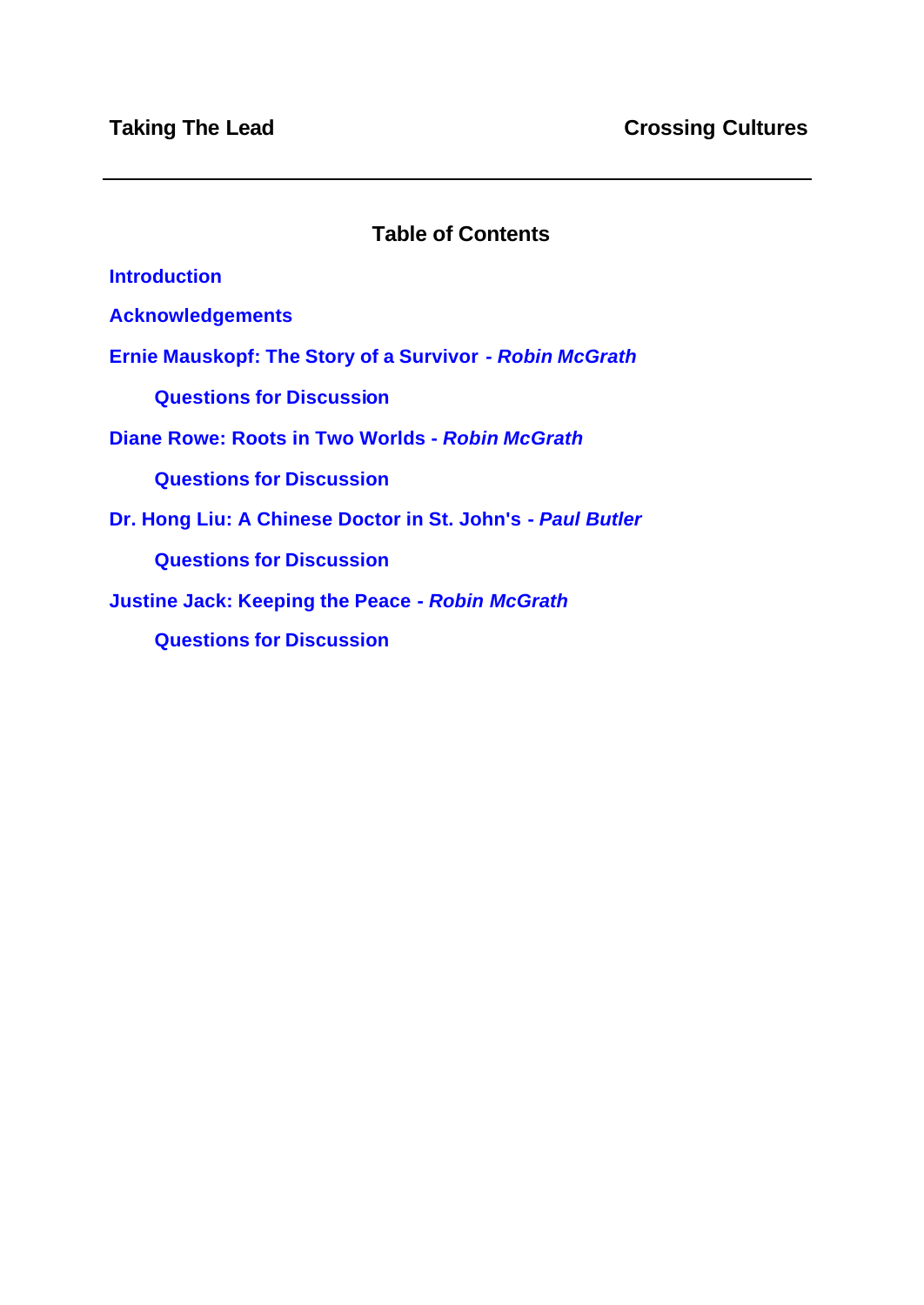## **Introduction**

<span id="page-3-0"></span>*Taking the Lead* is a collection of essays and personal portraits that highlight the struggle and achievements of a diverse array of individuals, groups, and organizations. The common thread among these movers and shakers is the urge to bring about positive change — to refuse to accept an untenable or ineffective status quo. These are stories of hard -working people, many from the margins of society who have defied the odds in an effort to improve their own lot, and the lives of others.

But there is also a strong personal component to these stories. Mixed in with the practical, concrete goals of improving how we are governed, how our laws are written, interpreted, and enforced, there is always personal growth. Many of those profiled here undergo a marked change in their spirituality and sense of self-worth. They are not quite the same at the end of their journey as they were at the beginning.

The people in these essays are of all age groups, many races, and both genders. There is also a wide variety of subject matter. Many of the stories deal with women, native people, and children. Readers will meet, among others, an anti-poverty crusader, a native Peacekeeper, a Chinese doctor, and a gay rights activist. There is a story of police insensitivity and brutality, a profile of a community-minded, unpretentious priest, and a look at the life work of someone who strives for the personal enrichment of the disabled.

*Taking the Lead* offers stories of people who, either on their own or with others, have fought against what the y believe is fundamentally wrong. A catch phrase binding these essays might be: "We're not going to take it!" Or the even more positive: "We're going to make the effort to change it!"

These stories, then, are life affirming in a broad way. They show that positive change, both on a personal and social level, can be brought about by "ordinary" people, that ultimately, we all have to "take the lead."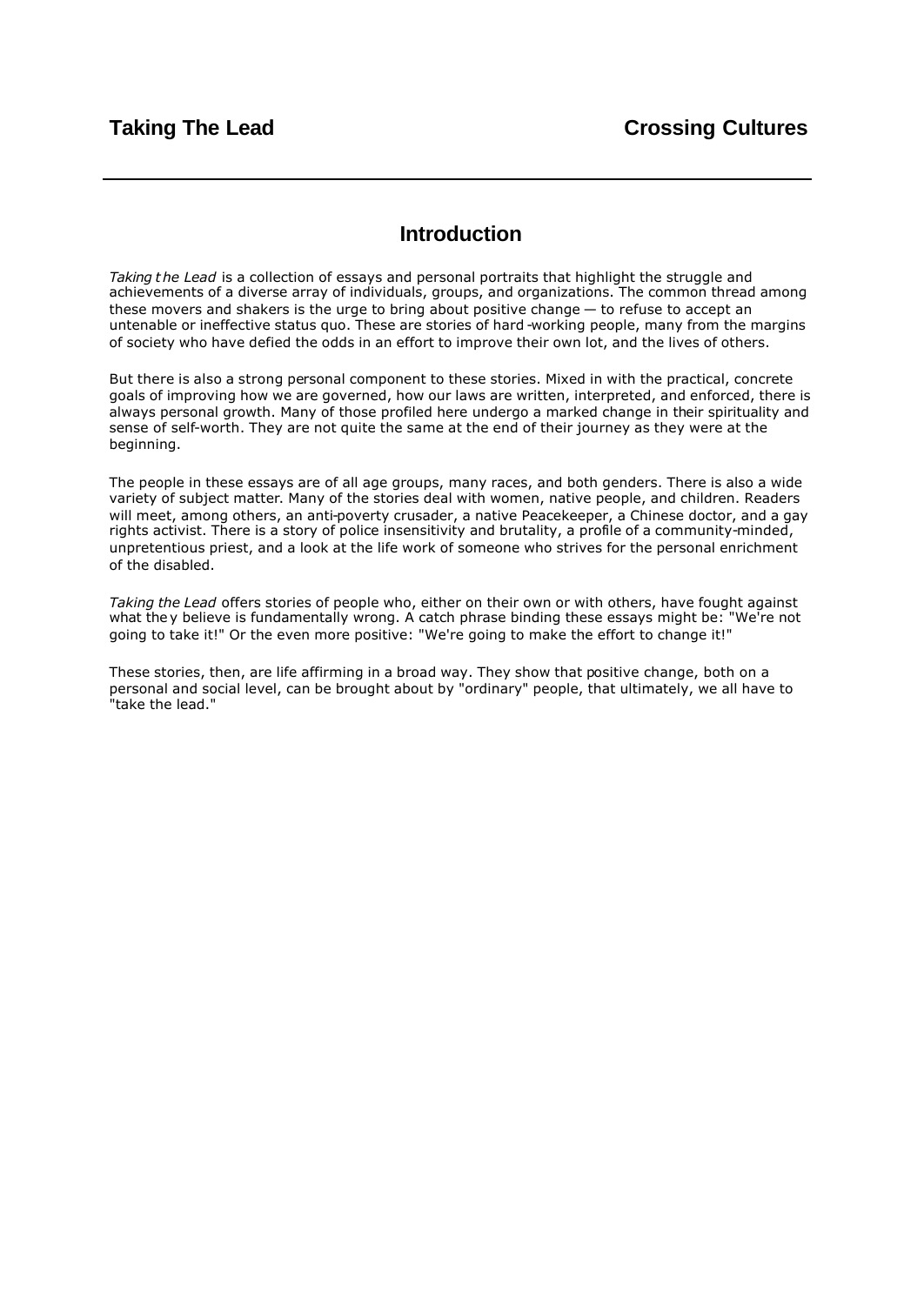## **Acknowledgements**

<span id="page-4-0"></span>The essays and accompanying notes and questions in *Taking the Lead* were researched and written by Paul Butler, Mike Jones, Ed Kavanagh, Robin McGrath, and Agnes Walsh. Professional consultation services were provided by Marion Cheeks and Deanne Hulett of the Educational Resource Development Cooperative. Funding for *Taking the Lead* was provided by the National Literacy Secretariat.

The Writers' Alliance of Newfoundland and Labrador would like to thank the following for their help in the production of *Taking the Lead*: the National Literacy Secretariat; Sandy Newton and Sheila Boone of Studio 335; the Educational Resource Development Cooperative; and Patricia Warren. We would especially like to thank all those who kindly consented to be interviewed for *Taking the Lead*.

*Taking the Lead* is the fifth in a series of literacy projects undertaken by the W riters' Alliance of Newfoundland and Labrador. Copies of our other projects, including the *Newfoundland and Labrador ABE Social History Series* and *Working Lives*, may be obtained by contacting our office:

The Writers' Alliance of Newfoundland and Labrador P0. Box 2681 St. John's, Newfoundland Canada A1C 5M5 Phone: (709) 739 -5215 Fax: (709) 739-5931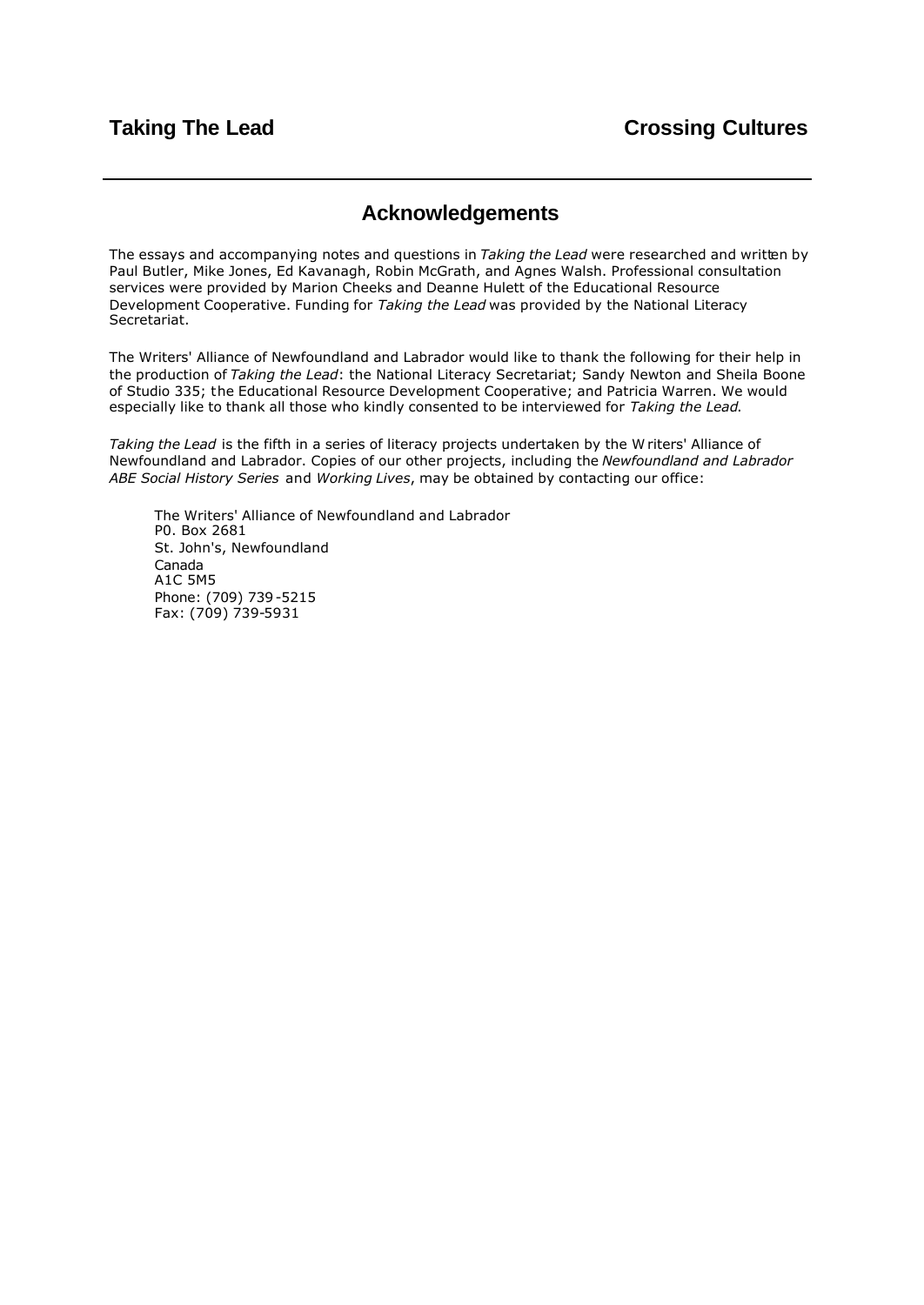# <span id="page-5-0"></span>**Ernie Mauskopf: The Story of a Survivor** Robin McGrath



# **Word List**

**Békéscsaba:** A town in Hungary In the 1930s, it had a population of 60,000. About 5% (3,500) were Jewish men, women and children.

**Typhus:** An infectious fever associated with crowded living conditions. Typhus is also called ship fever. A vaccine is now available.

**Rabbi:** A Jewish religious leader or teacher.

**Anti-semitism:** A hatred of Jews.

**Holocaust:** The mass-murder of Jews by the Nazis in 1939-1945.

**Concentration camp:** A place for the detention of political prisoners, especially in Nazi Germany.

**Auschwitz:** A town in Poland, site of a Nazi concentration camp during the Second World War.

**Black market:** An illegal market or system of buying and selling goods.

**Synagogue:** A place for Jews to study and observe their religion, similar to a church or mosque.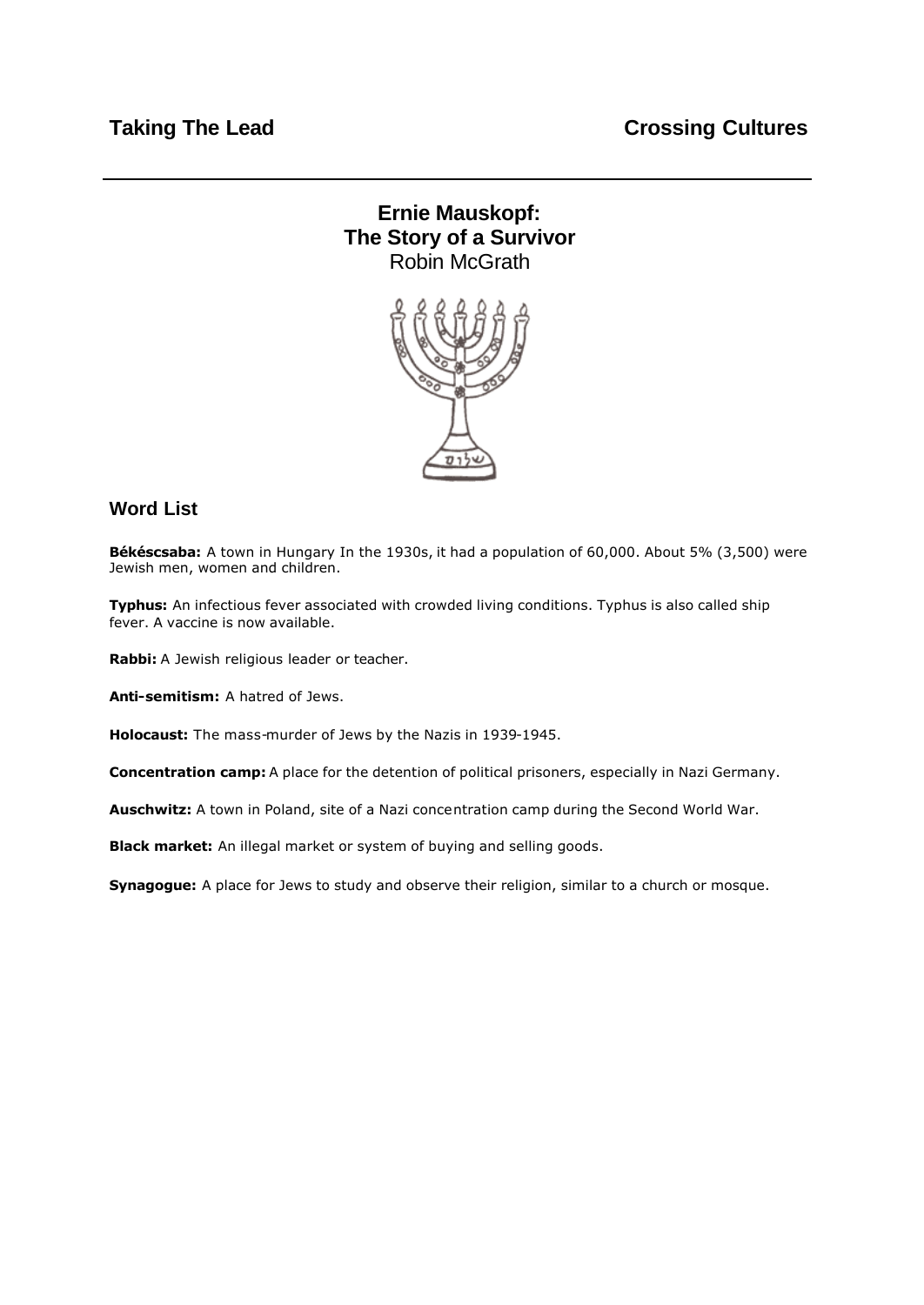### **Introduction**



Ernie Mauskopf was born in Hungary in 1927, in the small town of Békéscsaba, southeast of Budapest. The town had a poultry plant, a publishing industry, and a mill that ground wheat and corn. A narrow gauge railway carried the books, chickens, eggs, and flour produced in the town to places all over Europe. During the Second World War, six million Jews, including most of the Jews of Békéscsaba, were murdered by the Nazis. A few of the Jews who survived this political oppression later ma de their homes in Canada. In Canada they had to learn to choose personal freedom. This is the story of one of those survivors.

## **Ernie's Childhood in Békéscsaba**

Ernie's father had a small jewellery store in Békéscsaba. His mother was a homemaker. There were nine children in the family; the three oldest were girls and the six youngest were boys. Every day, Ernie's mother got up at four in the morning to do a big wash and hang it out to dry. His father would get up to wait for a truck to take him to a market in the next town. At the market Mr. Mauskopf would set up a little table to sell alarm clocks, watches and jewellery.

Hungary was a modern country, but many people did not have indoor plumbing. Ernie's family had a four-room house with electricity, but there was no toilet. The children slept two or three to a bed. There was a well in the yard but the water was not fit to drink. Water had to be carried from an artesian well nearby. Ernie carried the water in zinc cans, which were very heavy for a little boy.

They had no radio or telephone, although both things existed. They could not afford them. The house was heated with a coal stove. Pipes ran across the room and sometimes they would glow red. Ernie says they were very lucky there was never a fire.

The cooking was done in a separate building, using a wood stove. Ernie was an excellent wood chopper and made all the splits his mother needed. Wednesday was market day. Ernie's mother would buy chickens or geese at the market. She would render the fat and pour it off to save for the winter. They cooked with goose fat. There was very little meat during the week. People ate beans, peas and barley, but Ernie's mother had dozens of wonderful ways of cooking these things.

All summer, Ernie's mother would bottle fruit such as cherries, peaches, and apricots. She also made tomato sauce, green peppers stuffed with cabbage, and pickles. Best of all, she made plum jam. If you didn't like beans for dinner, you could sneak into the pantry for bread and plum jam to take to school.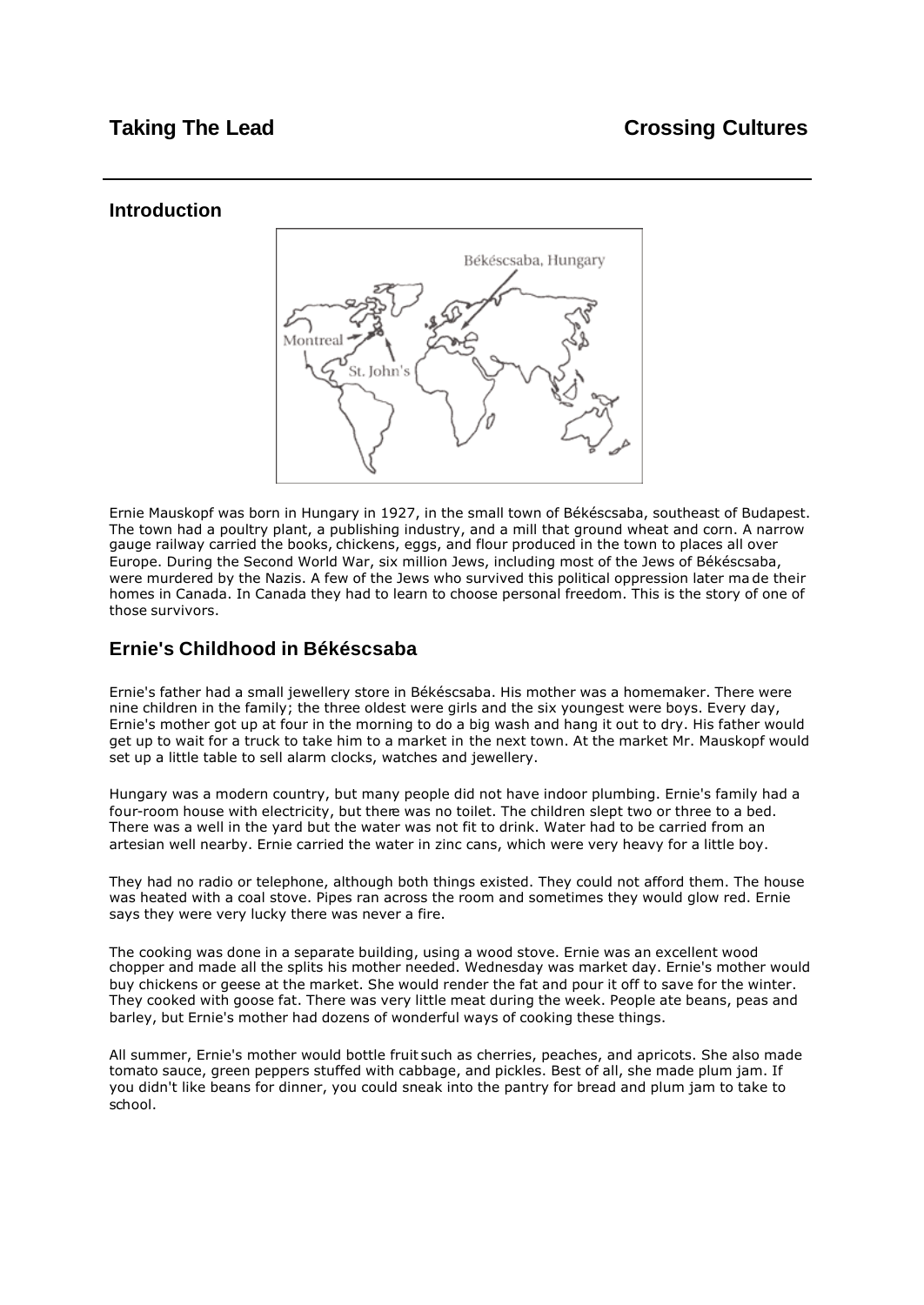Ernie had a very loving family. There was lots of hugging and kissing. The six young boys often fought each other with their fists, but they loved one another. During the Jewish holidays, the three big sisters used to compete, to see which of them could dress the younger brothers the best.

Sometimes, though, things were very hard. When Ernie was six years old, he fell ill with typhus. At one point, he was so close to death that his heart stopped beating. A man who worked for his father was helping to watch him at that time. He held Ernie up by his feet and shook him until his heart began beating again. When you have typhus, you cannot eat. Ernie remembers his father begging him to eat even one spoon of chicken soup. When he got better, his shoes were so big on him that his feet floated out when he walked. He lost a whole year of school.



Photo: Mauskopf family collection *Ernie's parents, Roza and Israel Klein Mauskopf were murdered in Auschwitz in July of 1944, along with their two youngest sons, 15 -year-old Andor and 13-year-old Akiva.*

## **School**

From the age of three or four, all the children in Ernie's family went to a Jewish school. They learned Hebrew and studied religion. Ernie remembers that the Jewish school was upstairs in a building next to the public elementary school. In Hungary, the winters were very cold and the summers were very hot. In winter Ernie's father would have icicles in his beard. People had overcoats, but no boots or mitts. In winter, the school was very cold. In summer, the school was so hot it was like an oven.

School was very important to Ernie's parents. At first Ernie didn't like to go to school, but he got used to it. All week, the children would study at the Jewish school, and on Saturday afternoons the rabbi or some other adult would question them on what they had learned. Household chores such as sweeping or bringing in the wash or carrying water were necessary, but you still had to bring home an A from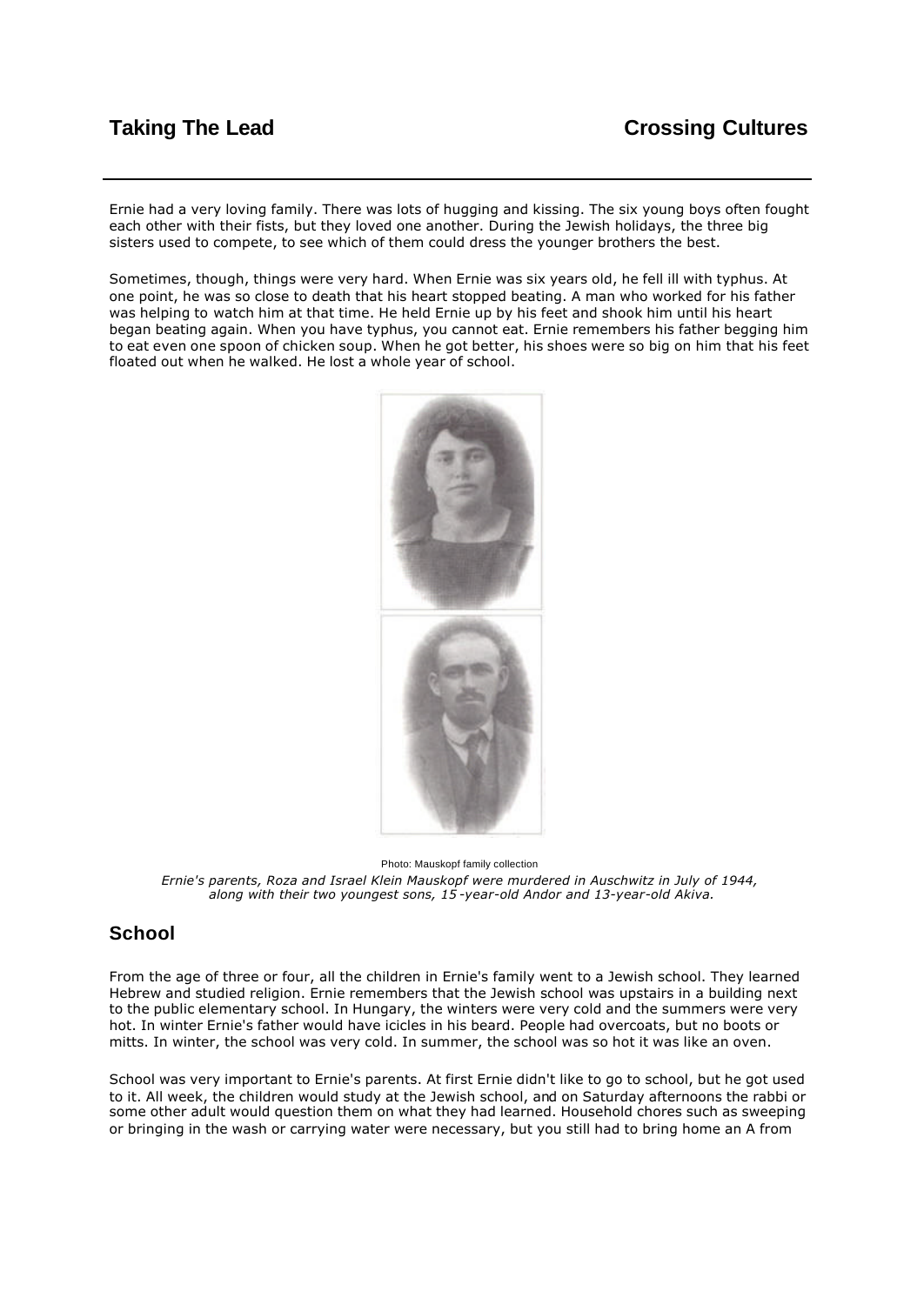school. Ernie says that if you fell down on the job, God help you. "Nobody beat you or anything, but you lost face," he explains. Jewish school was a hard grind. You had to learn a lot by heart, but Ernie says it was good training.

### **Anti-semitism**

Things were very bad for the Jews in Hungary when Ernie was a boy. Anti-Semitism — a hatred of Jews — was everywhere. Even when Ernie was very small, other children would throw stones at him. Sometimes they would shout, "Dirty Jew, go back to Palestine." Ernie would answer, "Give me the ticket and I'll leave." Every day, the children at the public school next door would beat up the Jewish children. As soon as Ernie left the Jewish school to go home, there would be trouble. Once, when he was twelve, he decided to fight back. He got some w ire and he and his friends twisted it together and hid it around their waists. When the public school boys attacked them, they beat them with the wires. After that, the Jewish children were left alone for a time.

In 1936, Ernie's parents had sent his older sister Ida to Switzerland. Two years later, she came home and told them what was happening to the Jews in Germany. She got on her knees and begged her father to sell everything and run away. Their father said no. They had no exit permits and no one to take them in.

## **The Holocaust**

Then in 1939 a terrible tragedy happened. Just as the war broke out, Ernie's sister Serina died of a heart condition because they could not get good medical help. Her death was a terrible blow to the family. Her parents were grie f stricken, but today Ernie says she may have been the lucky one. She could never have survived in a concentration camp. The 1940s were miserable years for the Jews in Békéscsaba. Jews could not sell cigarettes in a store, even if they were war veterans like Ernie's father. They were not allowed to travel. Their businesses and schools were closed. Ernie's father and an older brother acted as middlemen for people selling gold and silver and diamonds. People were buying these to hide, because of the war.

Ernie says that his family did not know the Holocaust  $-$  the extermination of the Jews  $-$  was happening at that very time. They assumed they would survive the war. One day, Ernie's brother brought him a little bar of gold and got him to chop it in half with his axe. They buried it under the floor of the woodshed, in two different corners, for after the war. Then in 1944, the Germans occupied Hungary. Jews had to stay in their homes with a sign on the door. They were allowed out for only two hours twice a week. All the contents of their stores were taken. Ernie's brother, Mickey, was murdered by Hungarian soldiers on the Russian front. The rest of his family was sent to a concentration camp. His father and mother and his two younger brothers were taken to Auschwitz and murdered, all on the same day. Ernie was taken away to do slave labour.

Ernie has given speeches about what happened to him during the war, but he doesn't like to talk about it. He spent over a year in a concentration camp and was liberated on May 5th, 1945. At that time he was on the brink of death. He was so underweight that he could not stand up. After several months in hospital, he began to regain his strength, and one day he simply walked out. Eventually Ernie got to an uncle in Budapest who told him what had happened to his family. At night his uncle would put food on a chair next to his bed to encourage him to eat and gain his weight back.

For the next two years, Ernie worked with his older brothers Hugo and Eugene. They used the gold bar from the woodshed to set up a black market business. They sold sugar, trucks, oil, anything that people needed. They had to work very hard, but at least they had food and shelter. Because Ernie's education had been interrupted by the war, his brothers hired a te acher for him. They paid the teacher in goose fat — a pound of fat for a lesson. Two or three times a week Ernie would study with the teacher. Many times he woke up at two in the morning with his head on his books. This went on for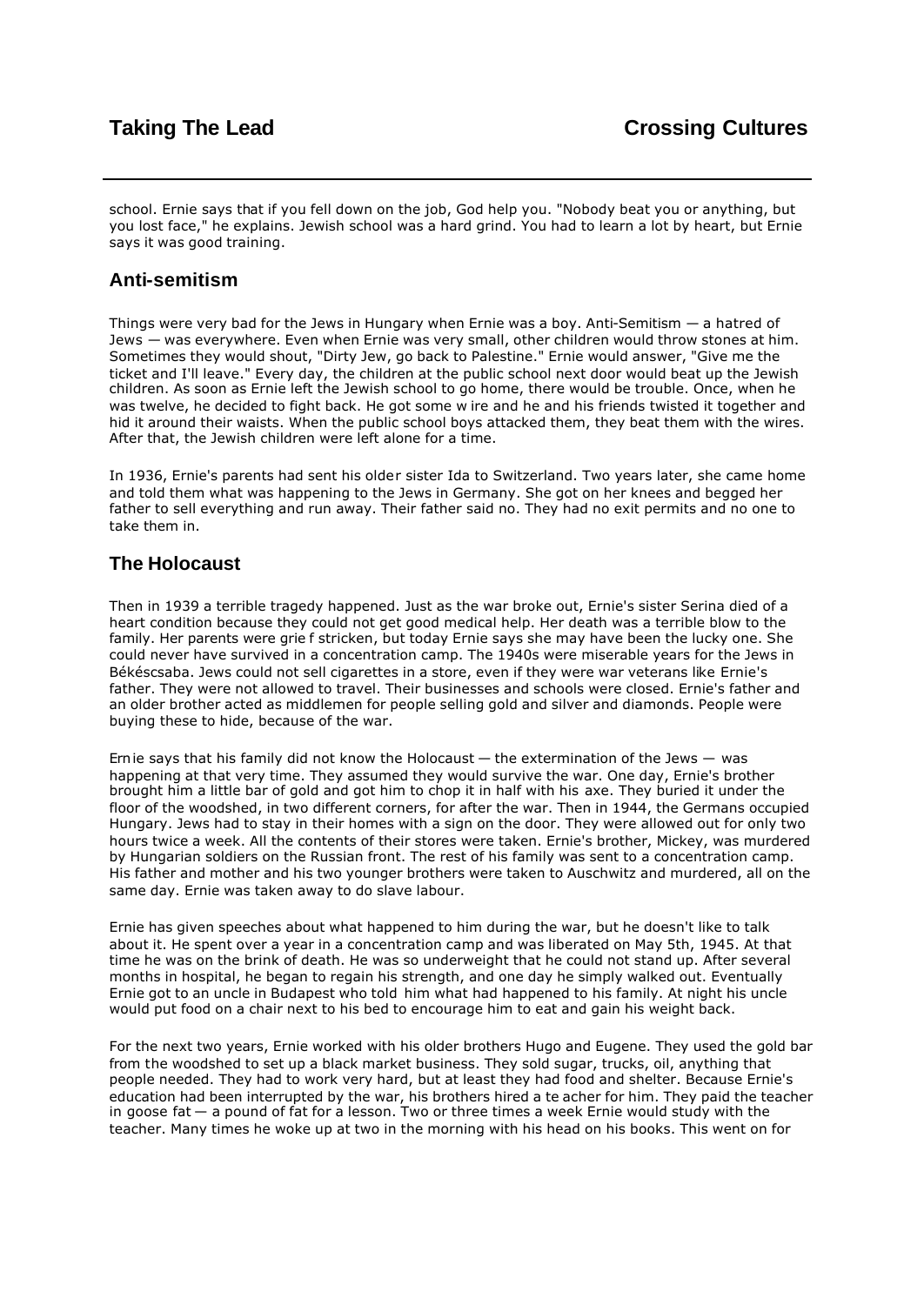two years. Then it became clear that the Communists were taking over in Hungary so Ernie's brothers hid him in a military truck going to Vienna. From there he went to Canada.



## **Emigration to Canada**

The trip to Canada was not easy. Ernie travelled on one of the Liberty Ships, the *General M.B. Stewart*. He was with a group of 120 young people from Germany, Hungary, and other parts of Europe. Everyone was seasick most of the way. They landed in Halifax and then went on to Montreal. For about six weeks, Ernie was unemployed. Although it was only a short time, he has never forgotten how terrible it felt. Then he got a job at \$21 a week, working for a Jewish jeweller. He asked his boss to speak to him only in English as he had to learn a new language. Soon he found a better job at \$32 a week. Just when things were going well, disaster struck. A test showed a spot the size of a quarter on his lung and Ernie was diagnosed with tuberculosis.

At this time, Ernie was lucky to have what he calls a "guardian angel." His social worker, Miss Fisher, was able to get books for him while he was in the sanatorium and he used his time well. He listened to music, worked on his English, and read a lot of books. He especially liked books about art. After sixteen months, he was released and once again his guardian angel came to his rescue. Miss Fisher asked Ernie what he wanted to do, and he said, "Get a job and go back to school." She had him tested and they let him into grade ten at night school. During the day he worked as a wholesale jeweler, and at night he did algebra and English poetry After a lot of hard work he got his grade eleven.

For a while, Ernie thought of going to college, but he was afraid of being without a job. Learning had never come easily to him — only as a result of hard work. He says he was always jealous of people who learned easily. When he recalls his years at school, he remembers a boy who could look at a page and know it. "You can't buy such a mind at in Canadian Tire," he laughs. "I know because I looked."

Then Ernie met Ida Levitz, a girl from Newfoundland. Ida was working in Montreal. They have been together ever since. They were married in the synagogue on Elizabeth Avenue in St. John's, and in 1970 they moved back to Newfoundland for good. Ida's mother was alone in a big house and she convinced them to move in with her. Ernie already did a lot of business in Newfoundland, selling jewellery from Port aux Basques to St. John's. He sold to Thompson's Jewelry, Ayre's, Bowring's, the Royal Stores, Alteen's and stores all across the island. It wasn't difficult to make the move.

## **A New Business**

Although Ernie earned a good living, selling jewellery wasn't his whole life. As a boy, Ernie had an excellent voice and he loved to sing in the synagogue, so he was very proud when his son Randy became a musician. However, he longed for more interesting work himself. Ernie's wife Ida thought he should do something about that. Ida urged Ernie to try to do something with art.

Newfoundland artists, like David Blackwood, Christopher Pratt, and Mary Pratt, were among the best in the country, but there were no art dealers in Newfoundland There were dozens of people making art in the province and not one person selling it. If Newfoundland artists wanted to sell their paintings they had to send them to Toronto or Vancouver. Ida had not grown up with political oppression. She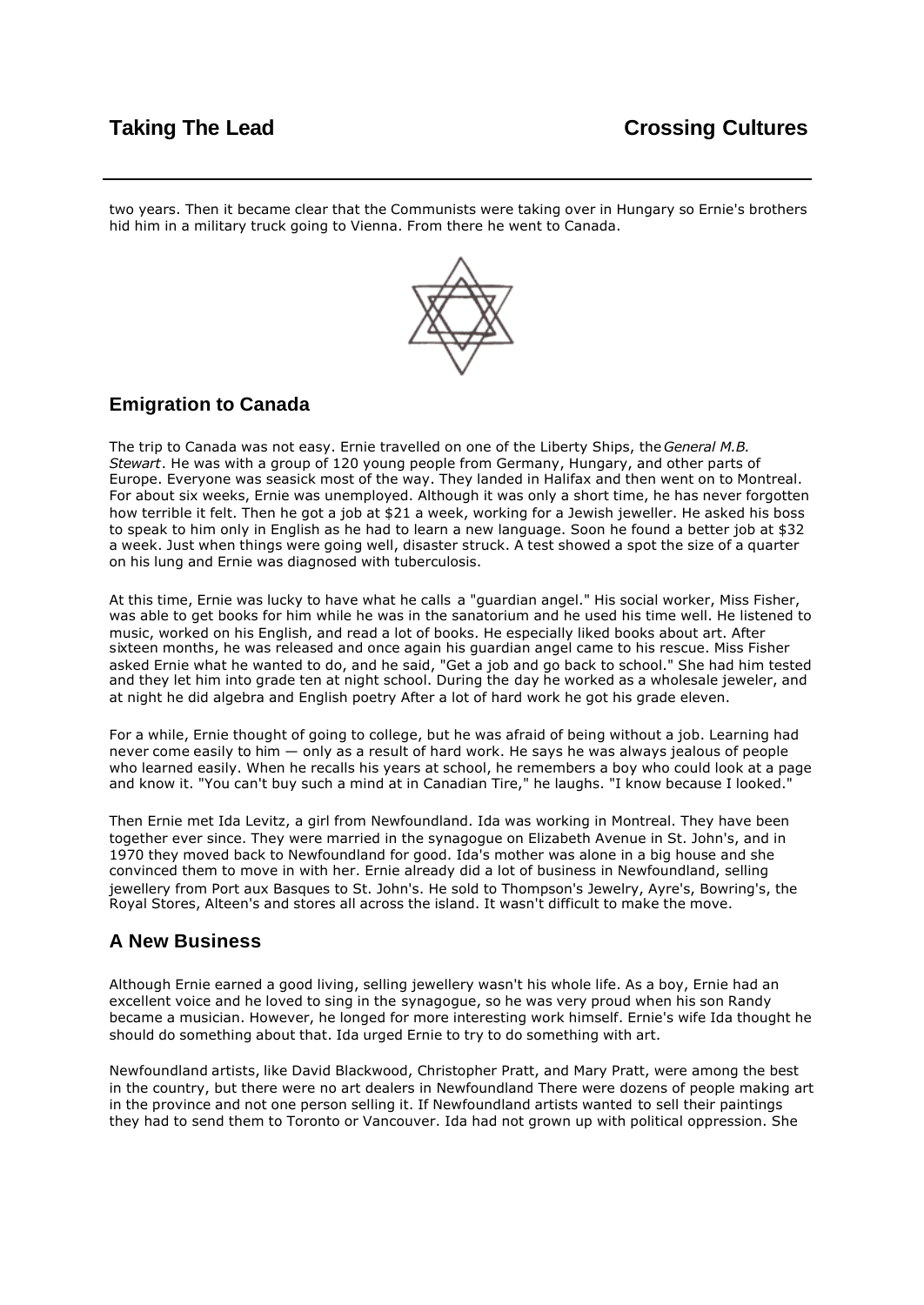# **Taking The Lead Crossing Cultures**

believed she could do anything she wanted. She began to show paintings in the basement of their house while Ernie kept up their jewellery business.



*Ernie Mauskopf married Ida Levitz at the synagogue on Elizabeth Avenue, St. John's, in 1963. Ida, who was born in St. John's, encouraged Ernie to start working as an art dealer for Newfoundland artists.*

It soon became clear that there was a market for art in Newfoundland Ida and Ernie rented a tiny shop on Water Street and called on all the artists. At first, the artists were not sure it was a good idea. Some of them said, "How do you know you will succeed?" Ernie told them he and Ida had no choice they had nowhere to go but up. They held their first show in a rented hail at the Holiday Inn because the shop wasn't big enough. The artist was George Noseworthy and ten percent of the sales went to the fishermen at Hibbs Hole. It was a great success. Ida and Ernie were the first art dealers in Newfoundland. Today there are dozens of art dealers and art galleries in St. John's alone.

## **Life Today**

After many years in the art business, Ernie and Ida retired, but Ernie had not run out of new things to try. While the art business was growing, the St. John's Jewish community was shrinking. By the mid-1980s they were no longer able to support a rabbi. Ernie began to pla y a bigger and bigger role in conducting services. The soprano voice he had when he was a boy had turned into a baritone and all those hours in the Jewish school paid off. Ernie says he never intended to take the lead in the synagogue. It just happened. As other people moved away or died, he found himself more and more often leading the services. Some of the services are up to five hours long, but Ernie sings the service for the sheer joy of being able to.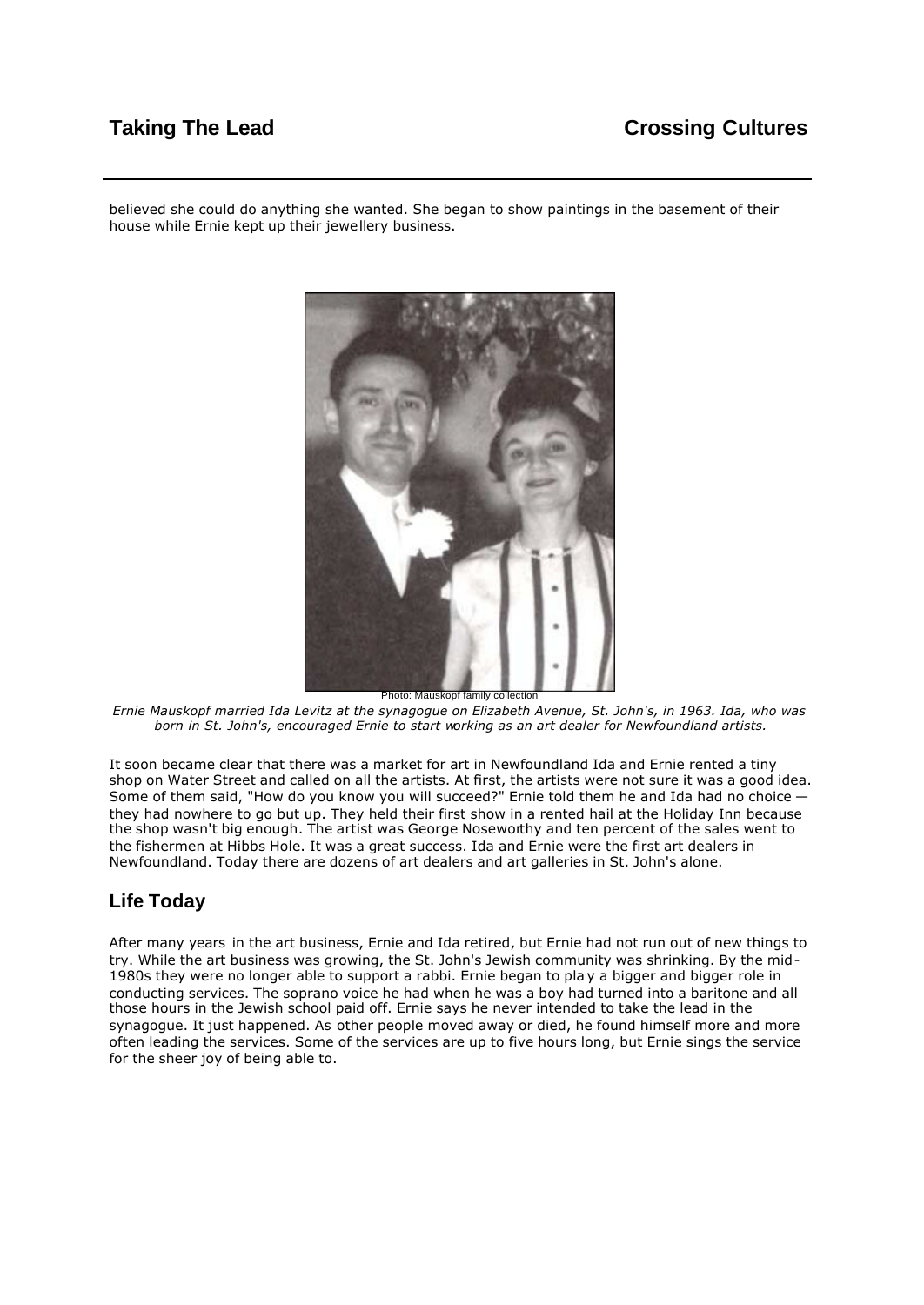

*When Ernie Mauskopf first came to Canada, he spent 16 months in a sanatorium with tuberculosis where he read every book about art he could get. Ernie became the first commercial art dealer in Newfoundland.*

Even today, life is not easy for any of the survivors of the Holocaust. Ernie sometimes gets very emotional when he reads from the Bible. Whenever he reads about Abraham and Sarah, or Joseph and Benjamin, Ernie finds it painful because it reminds him of the family he lost. Howeve r, he also loves to chant from the sacred scrolls because it helps to keep their memories alive. It keeps his mother and father, his three sisters and his five brothers, alive and together. The Nazis tried to wipe out Ernie's family but they could not wipe out his memory or his faith. They stopped him from going to school but they could not stop him from learning. Ida taught him that in Canada, he had the freedom to choose a different life, the freedom to lead and not just follow. Ernie says he is still learning something, every day. He laughs with pure happiness when he says that.



### **Sources**

The writer has known Ernie Mauskopf for many years, and was always impressed by the happy memories he has of his childhood and his family in Hungary. Robin wrote this article after doing two tape recorded interviews with Ernie in December of 1999. Several times during the interviews, Ernie began to cry, but he felt he wanted people to know what had happened to his family. A video about Ernie's art business is available from the A.C. Hunter library in St. John's.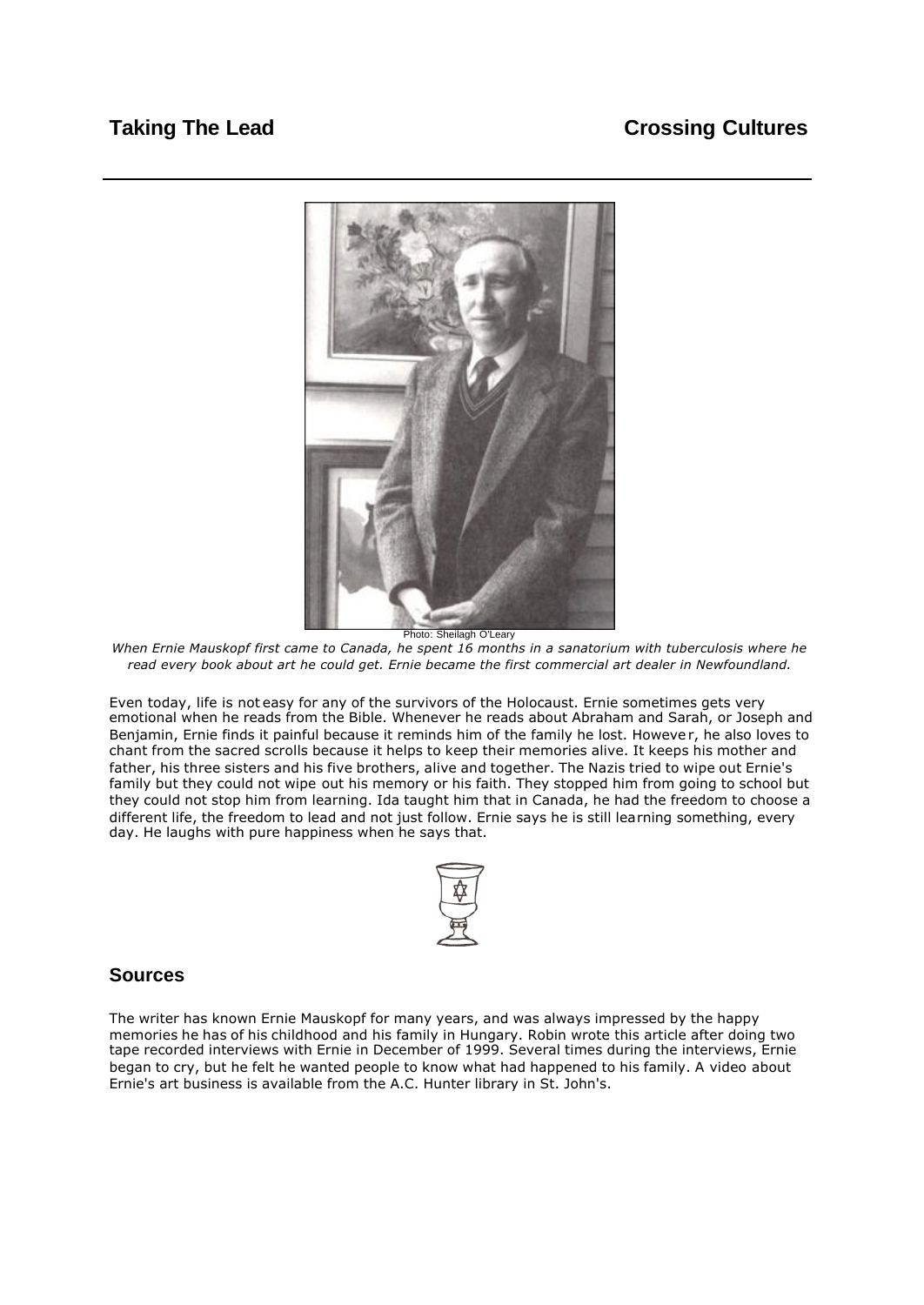## <span id="page-12-0"></span>**Ernie Mauskopf: The Story of a Survivor**

### **Questions for Discussion**

#### **Introduction**

- 1. What town in Newfoundland could you compare to Békéscsaba?
- 2. Who was the leader of the Nazi movement in Germany?

#### **Ernie's Childhood in Békéscsaba?**

- 1. How does Ernie's childhood compare to your our own?
- 2. What chores did Ernie have to do around the house?
- 3. What illness did Ernie suffer when he was a boy?
- 4. What kinds of food did Ernie eat when he was a boy?

#### **School**

- 1. How was Ernie's school different from yours?
- 2. What are winters like in Hungary? What are summers like?
- 3. Why did Ernie find Jewish school hard?

#### **Anti-semitism**

- 1. What racial groups other than Jews have suffered discrimination?
- 2. Some Newfoundlanders say they have suffered discrimination. In what ways?
- 3. Why did Hitler think people should hate the Jews?

#### **The Holocaust**

- 1. The Holocaust was an example of genocide an attempt to exterminate an entire race. Do you know of any other attempts at genodde in your lifetime?
- 2. The seal hunt has often been compared to the Holocaust. Is this a reasonable comparison?

#### **Immigration to Canada**

- 1. Why did Ernie immigrate to Canada?
- 2. A refugee is someone who takes refuge in another country from war, persecution, or natural disaster. What is an economic refugee? Do you know any economic refugees?

#### **A New Business**

- 1. Which artists did Ernie notice when he came to Newfoundland? What Newfoundland artists are well known across the county today?
- 2. Ernie identified a need for a new business in the 1960s. Can you see any similar opportunities around your community today?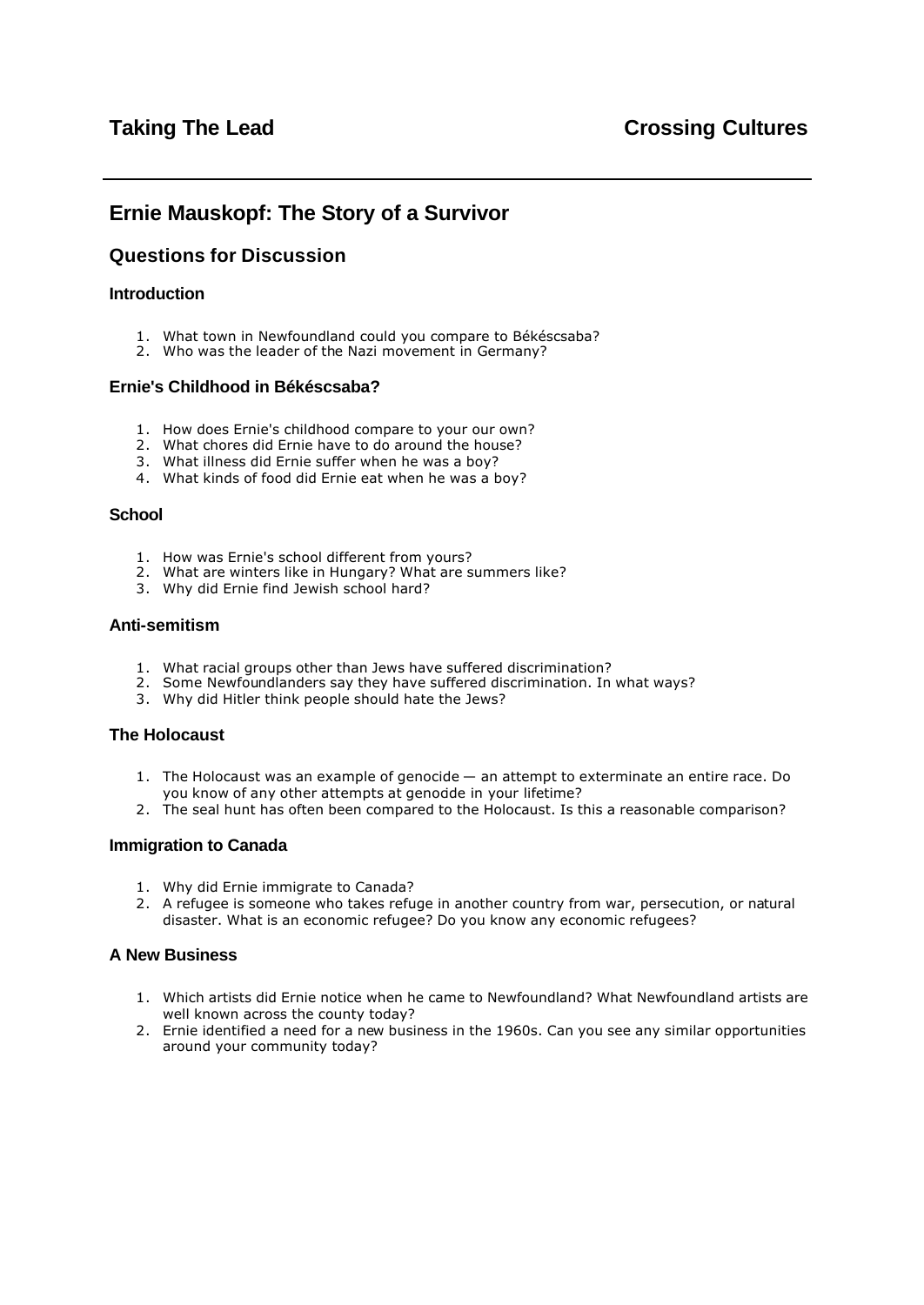## **Life Today**

- 1. Is Ernie happy with his life today?
- 2. Who helped Ernie build a satisfying life in Canada?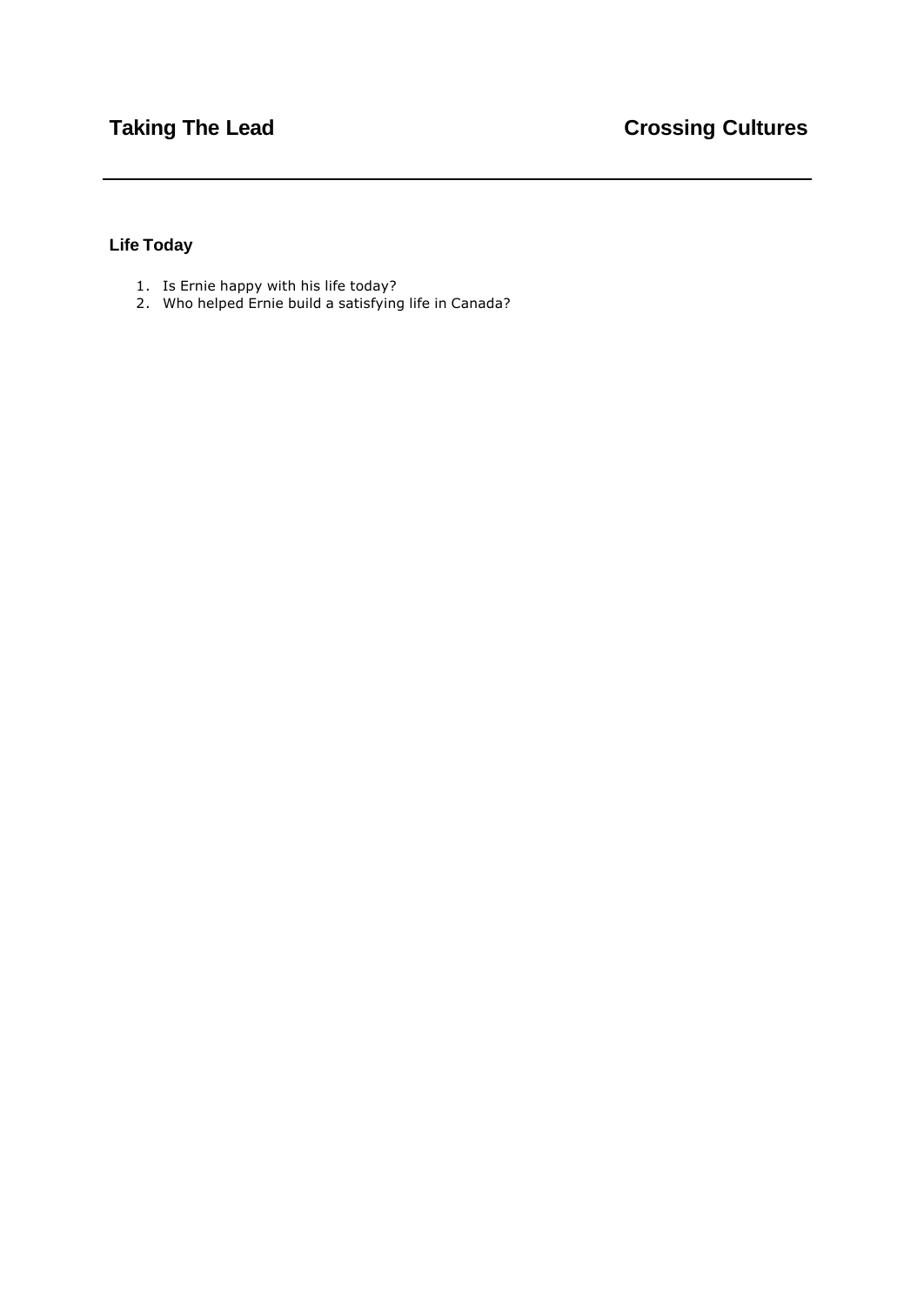# **Diane Rowe: Roots in Two Worlds** Robin McGrath

## <span id="page-14-0"></span>**Word List**

**Marshall Decision:** The court ruling that said Donald Marshall could fish and sell eels because of his Aboriginal treaty rights.

**Aboriginal people:** The original inhabitants of a country

**Genocide:** The deliberate extermination of a people or nation.

**Visible minority:** People who look different from others around them.

**Indian Act:** The Canadian Federal Government Act of 1876 which says who is an Indian and who is not for the purposes of the law. An act is a law passed by an elected governing body.

**Aboriginal rights:** The rights some people have because they are the original inhabitants of a country.

**Treaty rights:** The rights some native people have because of agreements made with the government.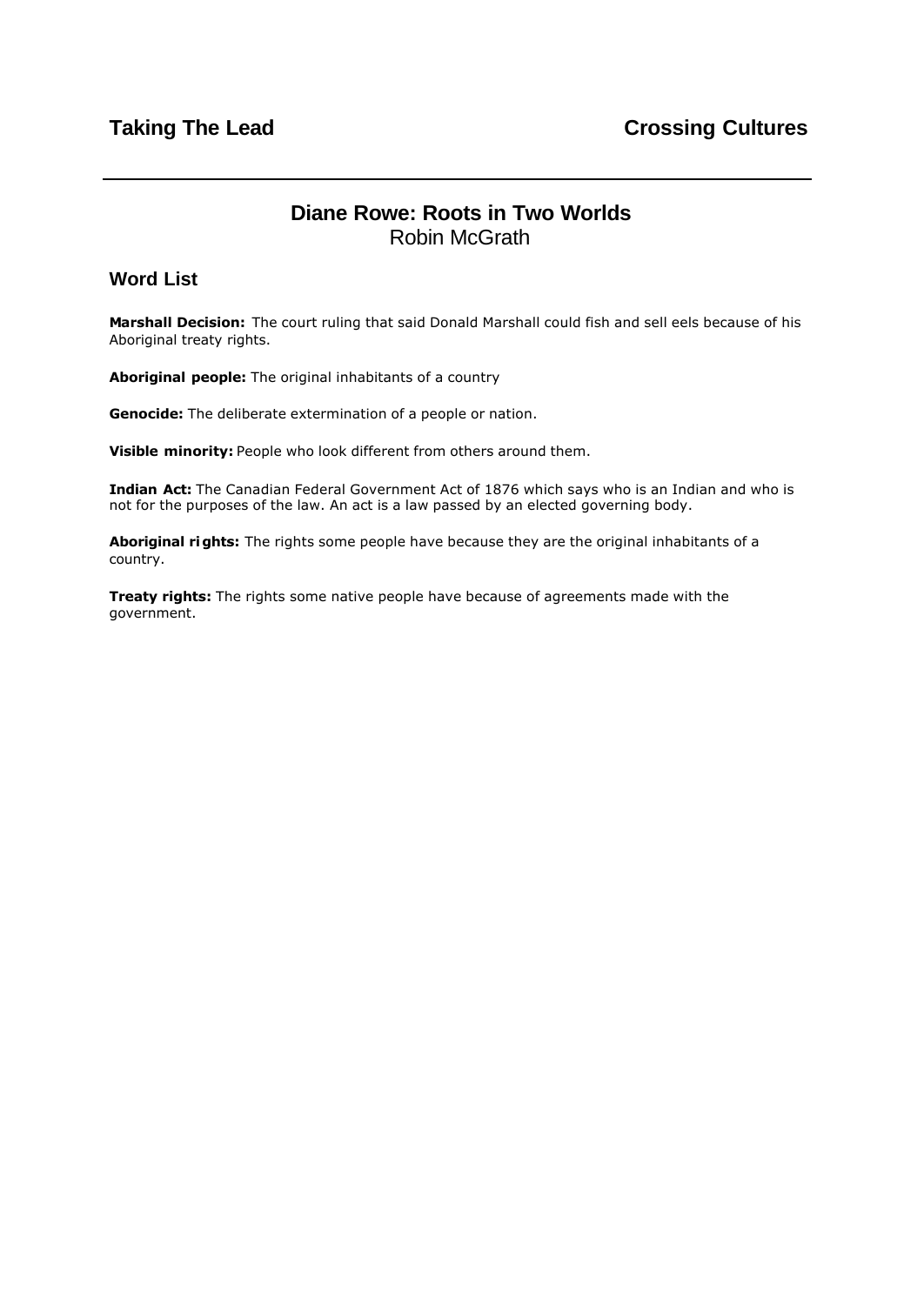### **Introduction**

Diane Rowe was born in Ontario in 1967. Her father, Cohn, was a young man from Newfoundland. He was working at the time for IBM (International Business Machines) in Oshawa. Her mother, Millie, was from Manitoba. Millie was only 17 years old. Millie is a Cree Indian from the Lake St. Martin Reserve.



Shortly after Diane was born, Cohn and Millie moved to Manitoba to be near Millie's family. Millie felt less lonely near her family, but there were still problems.

Cohn and Millie soon decided it would be better not to stay together. They thought Diane might benefit from being raised by Cohn's parents in Newfoundland. When she was three years old, Diane went to live with her grandmother and grandfather in St. John's. Even though she was so little, Diane remembers the excitement of coming to a new home. Soon, her grandmother became her mother, and that is what she calls her to this day.

When Diane grew up, she became a lawyer. Shortly after she graduated, the Marshall Decision was brought down, affecting the fishing rights of both Newfoundlanders and natives. Diane was suddenly expected to be a spokesman for only one side. She was asked to reject one part of her heritage to uphold the rights of the other. As a lawyer, Diane knew this was not necessary. This is the story of an Aboriginal Newfoundlander who refused to choose sides.

### **Growing up Native in Newfoundland**

In many ways, Diane's life was like that of any other Newfoundland girl. Diane's new mother lived near St. John's, so Diane attended St. Augustine's school and Littledale. St. Augustine's was a Catholic girls' school. There were very few girls of different cultures or races at St. Augustine's. There was one girl there from the Philippines. Diane was the only Aboriginal pupil in the school. She certainly stood out.

At school, Diane was always asked a lot of questions about her background. Both teachers and students would ask: "Where are you from?" Then they would ask: "Where are you *really* from?" Nobody believed she could really be a Newfoundlander, or even a Canadian. Cohn and Millie always stayed in touch with her, so Diane knew she was really a Newfoundlander and a Cree Indian. She was very proud to be both.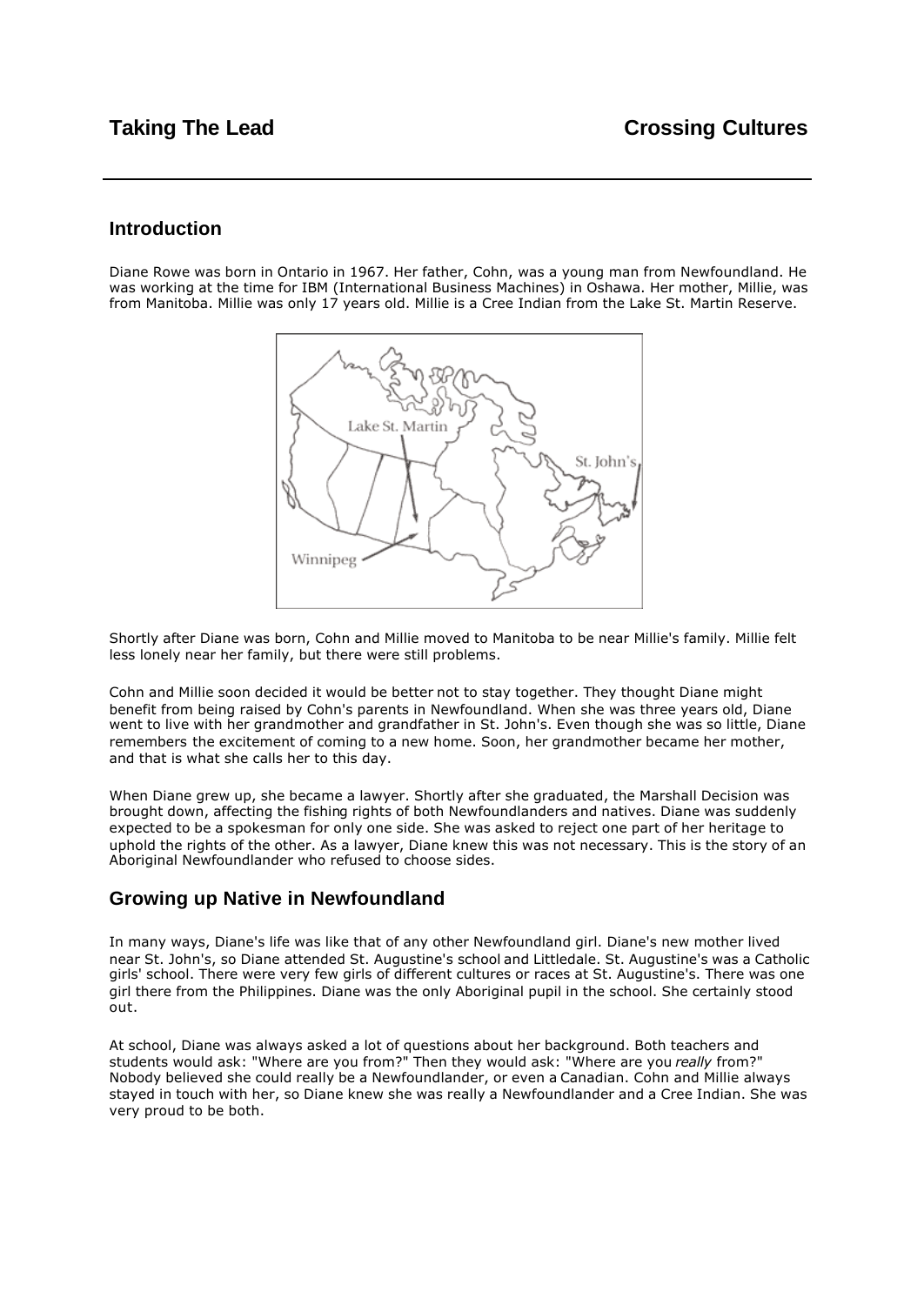

*Diane came to Newfoundland when she was three years old. She remembers the excitement of having a new home and a new mother.*

From kindergarten on, Diane says, there was always someone who would have a problem with her origins. Sometimes children would call her "Chink" and use rough language. Sometimes they would try to beat her up or throw rocks at her. Once, in grade three, Diane got into a fight with a teacher who referred to American Indians as "savages." Often she would take these problems back to her adoptive mother. Her mother encouraged her to fight back. She told Diane that if someone threatened her, "Hit them with everything you've got, and keep going." That's what Diane did, and after a time there were no more fights.

While she was growing up, Diane had almost no contact with other Aboriginals in Newfoundland. At that time, there was only a very small Aboriginal community in St. John's. Millie would send small presents that helped Diane maintain her Indian identity: Millie sent beadwork and pictures and stories about the Lake St. Martin community and the Cree nation.

Mrs. Rowe was very concerned about Diane. She worried about her daughter living in a society where she felt people hated Aboriginal people. She tried to teach Diane about Aboriginal people in Newfoundland. Diane's mother admired Sir Wilfred Grenfell and told her about his work with people then called Naskapi Innu. She also took her to the grave of Demasduit, the last of the Beothuks. Demasduit, called Mary March by white people, was buried over on the south side of St. John's Harbour. Mrs. Rowe tried to educate Diane about genocide. Diane says the history of Newfoundland worried her because all of the Beothuks died or were murdered. She knew she was not a Beothuk, but she was like them. The fate of the Beothuks made her aware of racial hatred in society.

Diane's adoptive mother was very challenged by Diane's experience of racism. Mrs. Rowe is a small, blonde woman who had not grown up with racism. She had to learn about it through Diane. Sometimes Diane's mother drew comparisons between the history of her own Irish people, who were colonized and persecuted by the British, and the history of native Indians. Sometimes she compared the experience of Aboriginals to that of the Jews. Diane found Irish Catholic society in Newfoundland very welcoming and warm, but sometimes hard to fit into.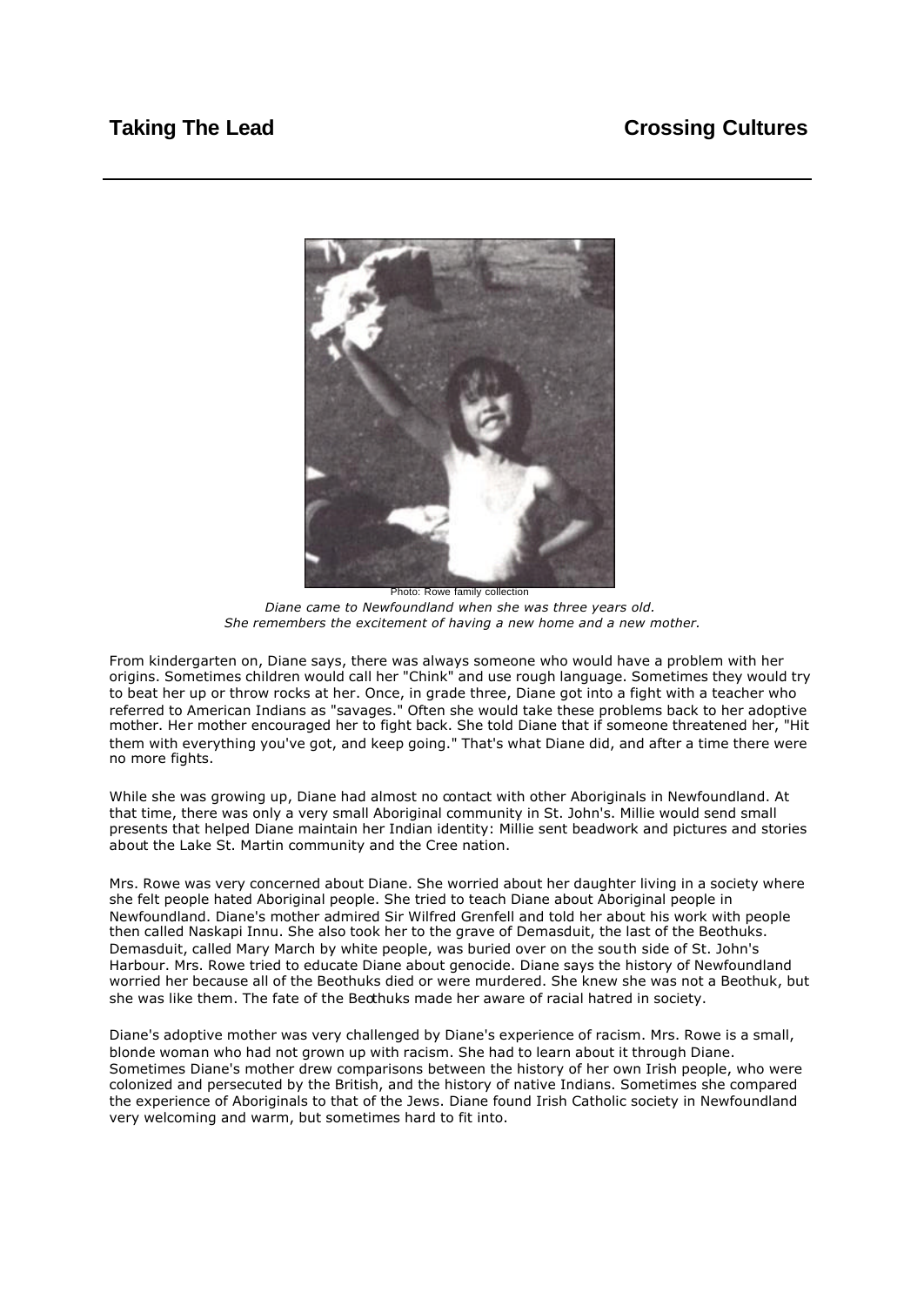

Photo: Rowe family collection *At school, people would ask Diane where she came from. When she said she came from the Goulds, they would ask where she was really from.*

As a student, Diane spent a lot of her time educating her teachers. She was often the first person of colour that the teachers or other students had met. Diane says she still experiences racism in Newfoundland in small ways. Sometimes people assume she cannot speak English. Sometimes store clerks will not give her change, or they will give her credit card back to a white person standing behind her. Sometimes, when she says she is not an Asian, people will not believe her. They do not think it is possible for her to be an Aboriginal. Today there are more visible minorities in Newfoundland, but life is still not easy for people who are different.

### **Life as an Artist**

Throughout her childhood, Diane had a strong interest in drawing and painting. While she was in high school she took art courses. She thought Gerry Squires was a wonderful painter. She especially liked a series of paintings he did of ravens and crows. She also liked Haida and Woodland Indian art, and tried to blend the two styles. During the summers, she worked in Toronto, painting silk for commercial sale. At the end of high school, Diane was chosen to take part in a group exhibit at the McMichael Gallery in Kleinburg, Ontario, which is well known for its Aboriginal art.

This was the first time Diane had ever come together with a group of other young native artists like herself. They were all the same age but they came from different backgrounds. Some were from reserves and some were from cities. Some had been adopted and some had been raised by their birth parents. Many of them didn't know their own language. Some were interested in political issues and others just wanted to paint and be left alone. Some of them had suffered from poverty or sexual abuse. All of them had experienced racism.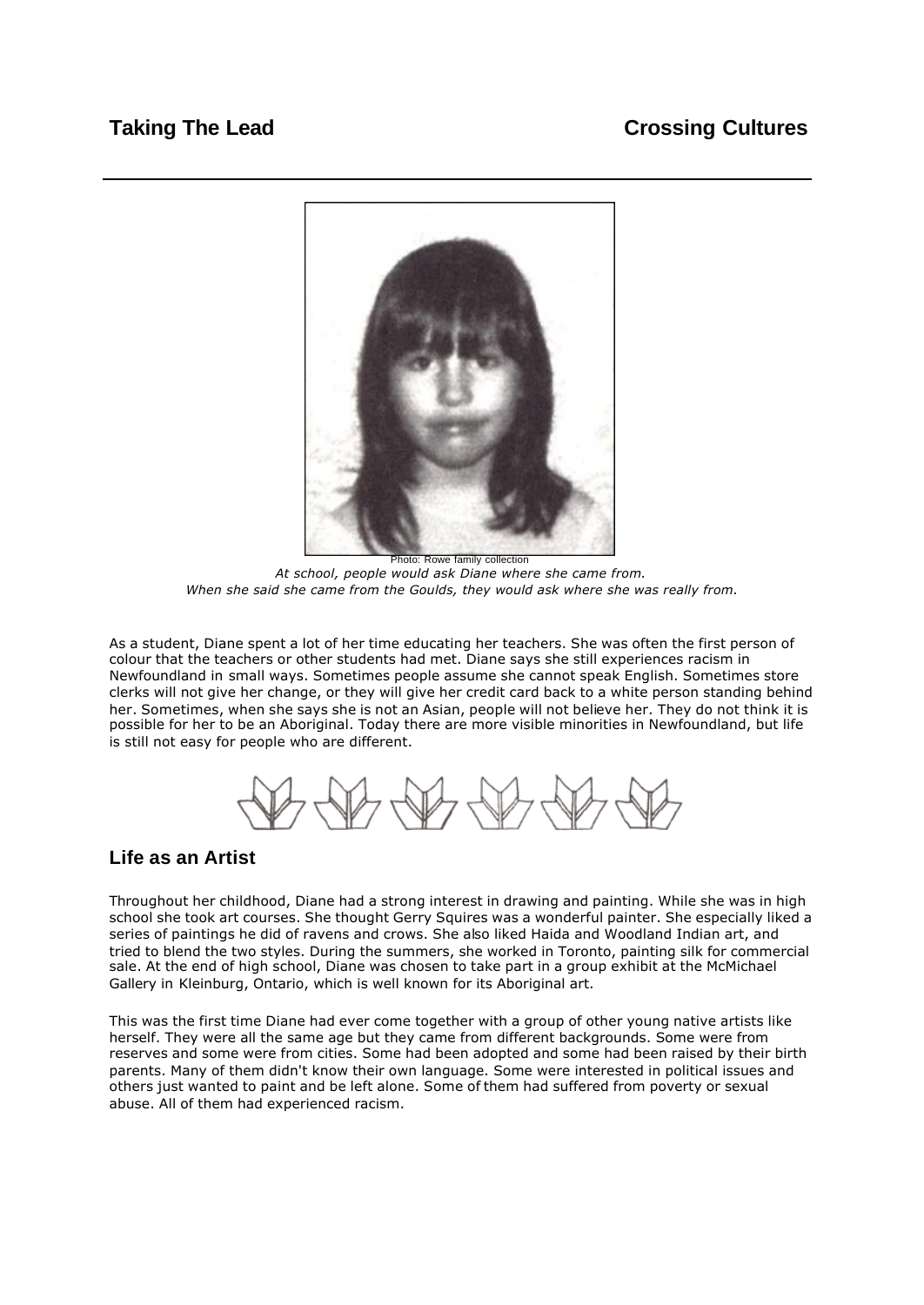Diane came to realize that, like these other young Aboriginals, she would always be different. She would never really blend in. Diane was raised to be politically aware, but as a young person she was not politically active. After Kleinburg, she became politically active.

For a short while, Diane attended Mount Allison University in New Brunswick where she studied art. She says now that Mount Allison was not a good choice. It was very elitist. It was also very hostile. During her first week, someone told Diane, "We don't like your kind around here." Her kind was Aboriginal. She was almost the only Aboriginal at Mount Allison. She left without a degree.

After she left Mount Allison, Diane went to work as a graphic artist. She also worked for the Canadian Association of Aboriginal Businesses. This work gave her more insight into people who made a political and personal commitment to economic development. She saw native people w orking to pull Aboriginals out of the poverty they had sunk into. She came to feel that it was the responsibility of each native person to do that with whatever tools and means they had. She put together a business plan to use multi-media computing as an education tool. She was only 21 at the time.

Diane's business plan was very ambitious. A woman at Industry Canada arid the president of the Aboriginal Business group she worked for both looked at the plan. They both liked the plan but they thought Diane might do better to go back to school. They suggested she study law.

Diane had a good school record. Her experience of selling commercial art was not satisfying. There was a lot of pressure to paint in the Haida style or the Woodland style. Nobody encouraged her to paint like Gerry Squires or Mary Pratt. She got locked into a style she wasn't comfortable with. For Diane, art was not the tool or the means. She decided to go back to Newfoundland to get her degree and then go to law school in New Brunswick.

### **Law School**

One of the things that drew Diane to law school was the Indian Act. All her life, the Indian Act had been a mysterious force. It had influenced personal decisions made by her parents and her ancestors, and she wanted to understand it. Her mother had loved her father, but she hadn't wanted to marry him because of the Indian Act. Under the Indian Act, if Millie had married Cohn she would no longer have been legally an Indian. Diane would not have been a member of the Lake St. Martin Band. They would have had no right to live near Millie's family on the reserve. At law school, Diane finally had a chance to take the Indian Act apart. She was able to find out what it meant.

One of the things Diane learned at law school was that if you were a native, you w ere invisible. Some of her teachers never once asked her a question. Some students thought she would be given special or better treatment at school. She also found out that even if you graduated, you might not get a job. After she graduated she accepted a job in Nova Scotia. Diane was the only Aboriginal law student ever hired back by a law firm in Nova Scotia. Diane found racial tension in Nova Scotia was extreme. There was little dialogue between Aboriginals and white people. Diane began doing volunteer w ork for Aboriginal people in Nova Scotia, helping them set up businesses. She spoke out on their behalf. Then the Marshall Decision came down.

## **The Marshall Decision**

In August of 1993, Donald Marshall and a companion went eel fishing in Pomquet Harbour. Donald Marshall didn't have a permit for commercial purposes. He could have fished eels for his own use, but he was not allowed to fish eels to sell. Donald and his companion caught 463 pounds of eels and sold them for \$787.10. Then Donald was arrested and charged under the Fisheries Act. The courts eventually decided that Donald Marshall had a right to fish and sell eels because he was an Aboriginal. Non-Aboriginal fishermen were very upset about this and violence followed. Diane became a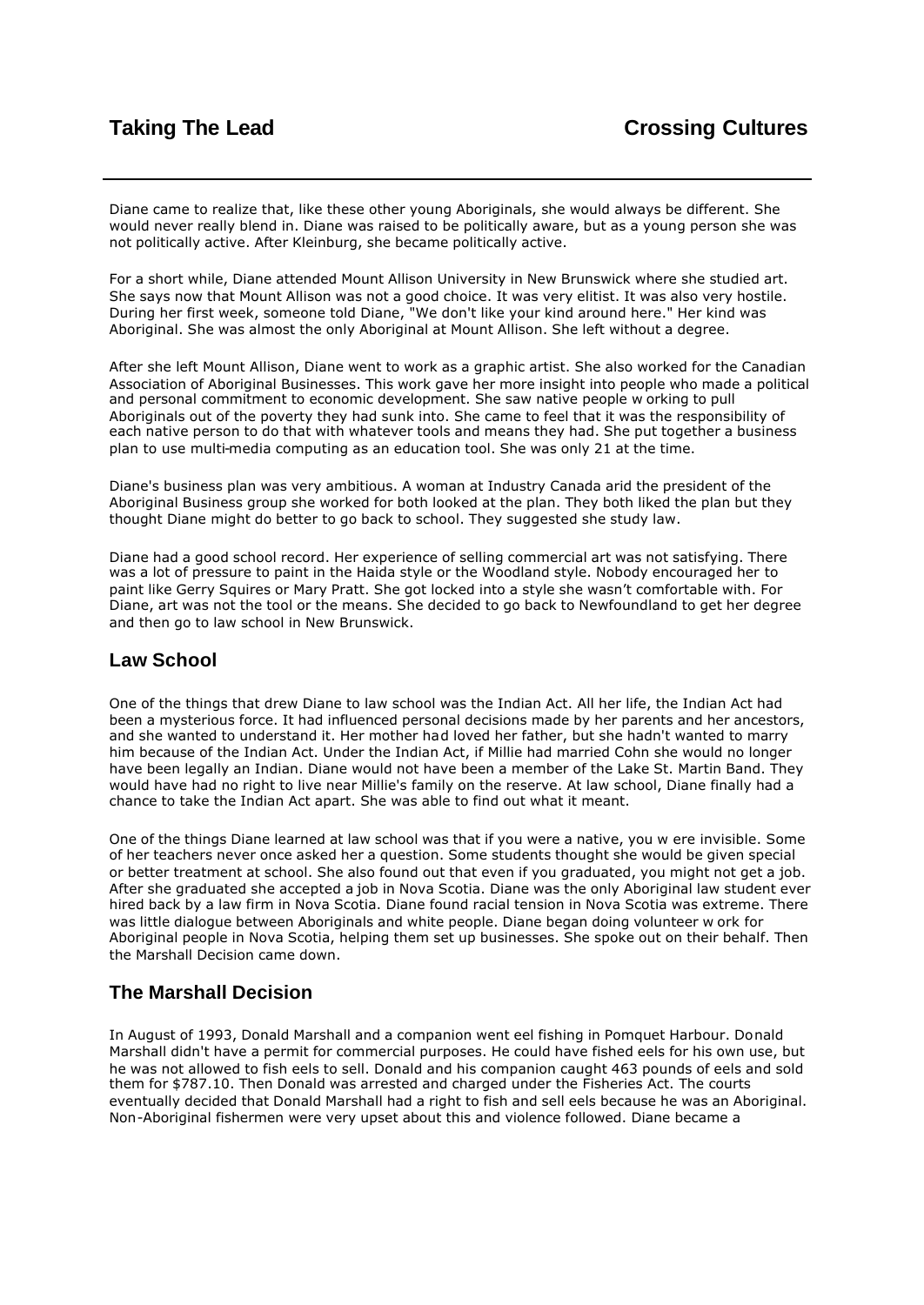# **Taking The Lead Crossing Cultures**

spokesperson for native people in Canada about the Marshall Decision. She tried to explain that the Marshall Decision had nothing to do with special rights; it had to do with rights that were already there.



Photo: Rowe family collection *At law school, Diane was able to study the Indian Act apart. She was finally able to find out what it meant.*

Diane compares Aboriginal rights to a person's right to dig in his garden. If a new neighbour moves in, it does not change that right. Even if a person hasn't dug in his garden for 50 years, he still has the right to do it. It's his garden. Aboriginal people always had the right to fish eels in Nova Scotia. They just didn't exercise that right until Donald Marshall went eel fishing. The court decided that a combination of Donald Marshall's Aboriginal right under the Charter of Rights and Freedoms, and his treaty rights as a Mi'Kmaq under specific agreements, allowed him to fish and sell his catch. The treaty agreements recognized that h e had a right to hunt and fish, and non-Aboriginal people had a right to buy his catch from him. The Marshall Decision applied not just to Mi'Kmaq. It applied to many native peoples in Canada, including the Innu of Labrador.

Diane believed that the Marshall Decision was a good opportunity for Aboriginal and non -Aboriginal people to co-operate. Non-Aboriginal people can't fish out of season beyond the limits of their own licenses, but Aboriginal people could. Aboriginal fishermen could hire non-Aboriginals or could go into joint ventures with them. Fishplant operators could have longer seasons which would benefit everyone in the community. The Marshall Decision expanded commercial opportunities for fishermen who were willing to work together.

Unfortunately, the Department of Fisheries did not encourage Aboriginal people and other Canadians to fish together. Diane thought people believed that if Aboriginal people were allowed to fish, there would be no fish left for anyone else. Diane believed that the Marshall Decision was a good opportunity for all fishermen to work together, but instead it was used to divide them. It put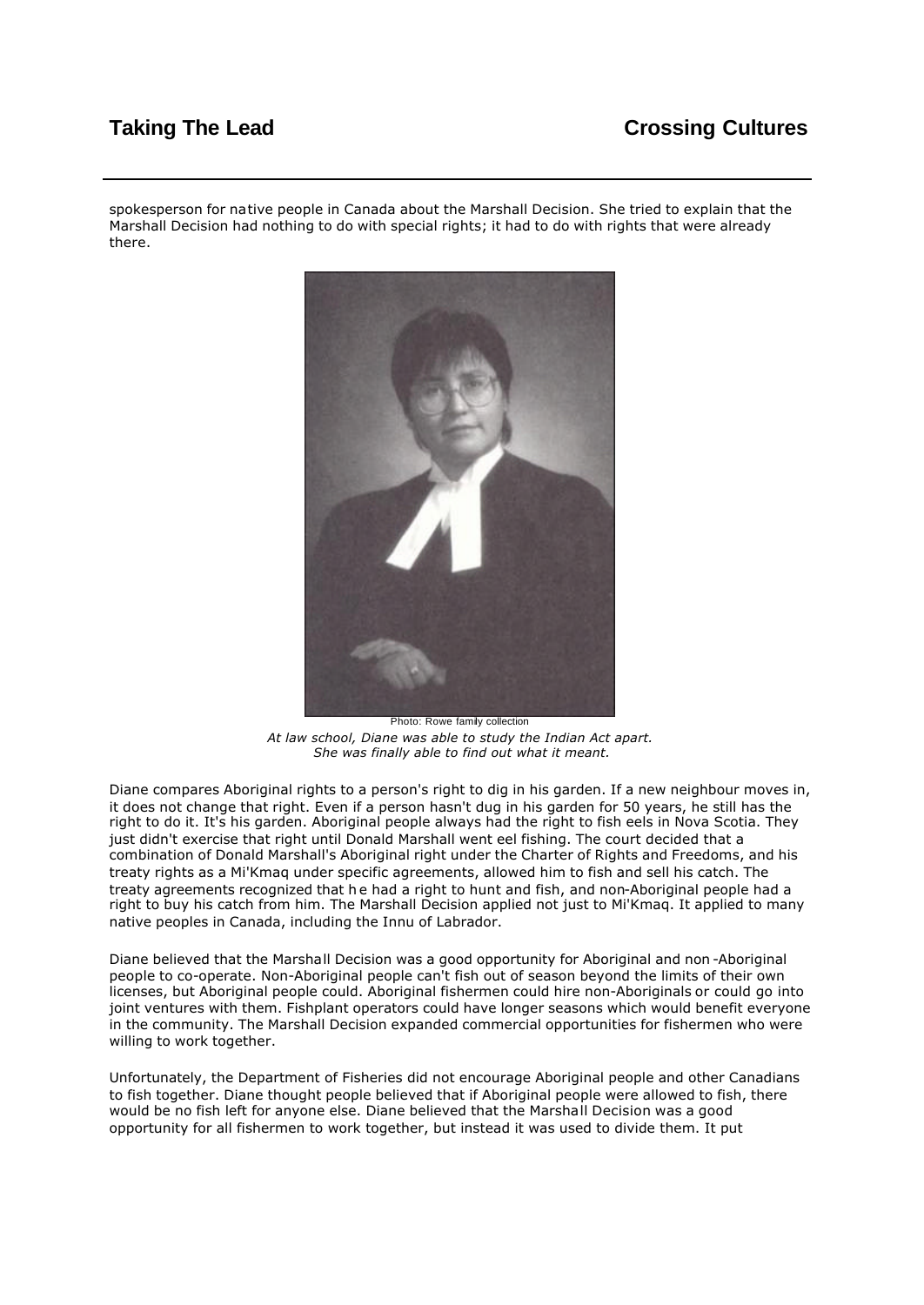Newfoundland fishermen against Aboriginal fishermen. She felt that the government decision to set two disadvantaged groups up against one another was very deliberate.

Diane had been brought up to respect her ancestors — not just some of them but all of them. When the government tried to set natives and non-natives against each other, Diane felt insulted. She was insulted both as an Aboriginal and as a Newfoundlander. It concerned her that the media often reported on native issues in a negative way. She reminded them that her Aboriginal ancestors probably had a better life than her Newfoundland ancestors had when they came to this country.



## **Life Today**



*Today, Diane practices with the firm of White, Ottenheimer and Baker in St. John's, and works closely with Aboriginal people in Labrador. She is trying to make a place for Aboriginal Newfoundlanders like herself.*

Shortly after the Marshall Decision came down, Diane decided to move back to St. John's. She has joined a law firm that works closely with Aboriginal people in Labrador and is now finding her way as an Aboriginal Newfoundlander. Today, Diane sometimes thinks about what her life would have been like if she had stayed in Manitoba with Millie. She thinks her life would probably have been very different. Millie's family history has been bleak. Like Diane, Millie had also been raised by her grandmother. Millie had suffered a lot in her life. In Canada, a native woman has a greater chance of going to jail than of going to university Millie's three older brothers had all been to jail.

If not for the two women who made a generous decision, Diane thinks she might have ended up on the streets of Winnipeg. Instead, Diane's birth mother, Millie, and her adoptive mother, Mrs. Rowe, worked together. Thanks to these two women, Diane is now a lawyer in St. John's. Today, Diane is trying to make a better life for both Aboriginals and Newfoundlanders. She is also trying to make a place for Aboriginal Newfoundlanders like herself. Diane wishes that Aboriginal and non - Aboriginal fishermen could work together like Millie and Mrs. Rowe.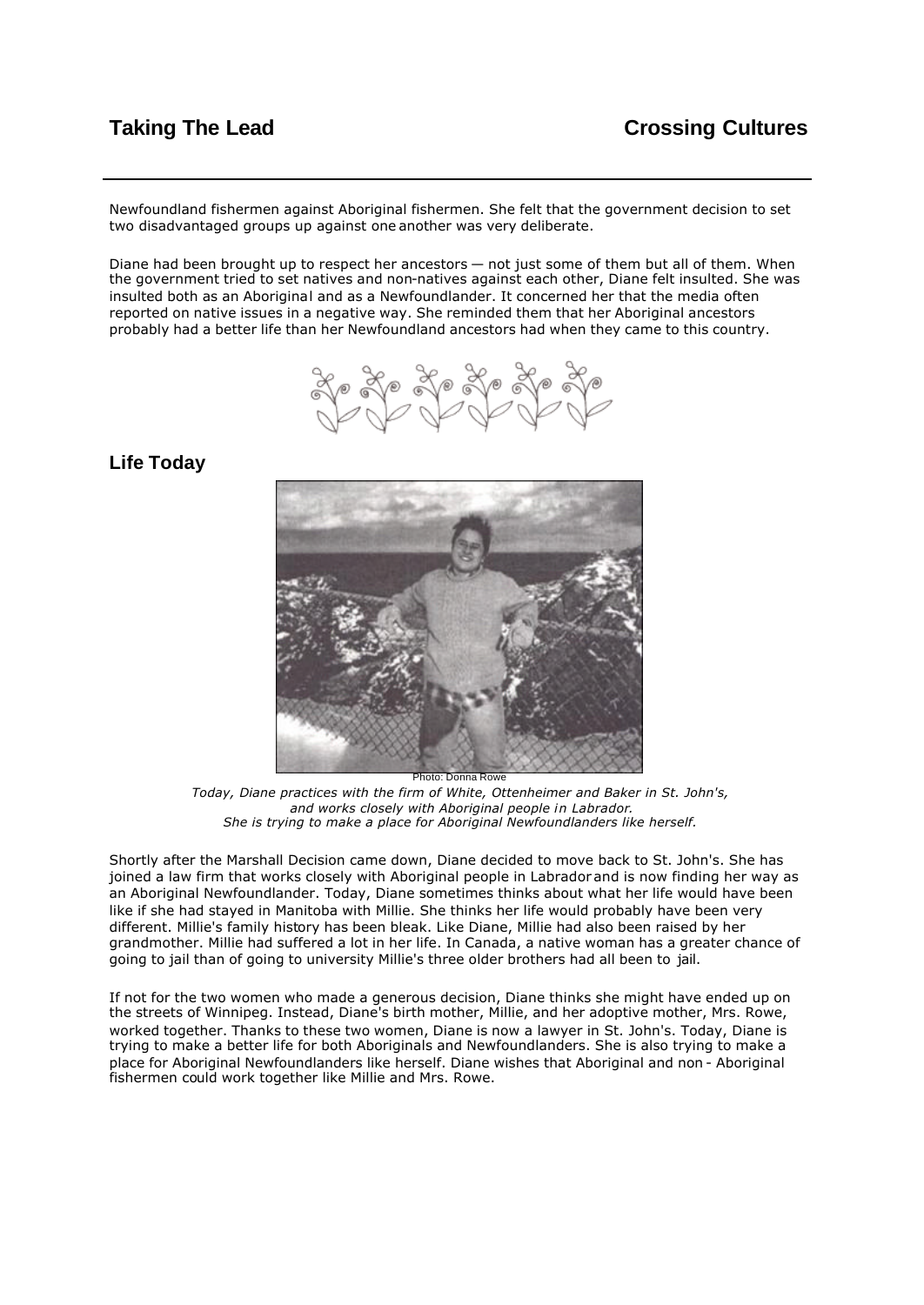

### **Sources**

Shortly after the Marshall Decision came down, the writer heard a CBC program about the case. Diane Rowe was one of the panel. She spoke out very strongly on behalf of Native fishermen. However, everyone on the panel was surprised when she spoke just as strongly on behalf of the Newfoundland fishermen. Robin taped an interview with Diane after she moved back to St. John's. Robin has an adopted Aboriginal daughter and, like Mrs. Rowe, she was dismayed to discover the extent of racism in Canada today.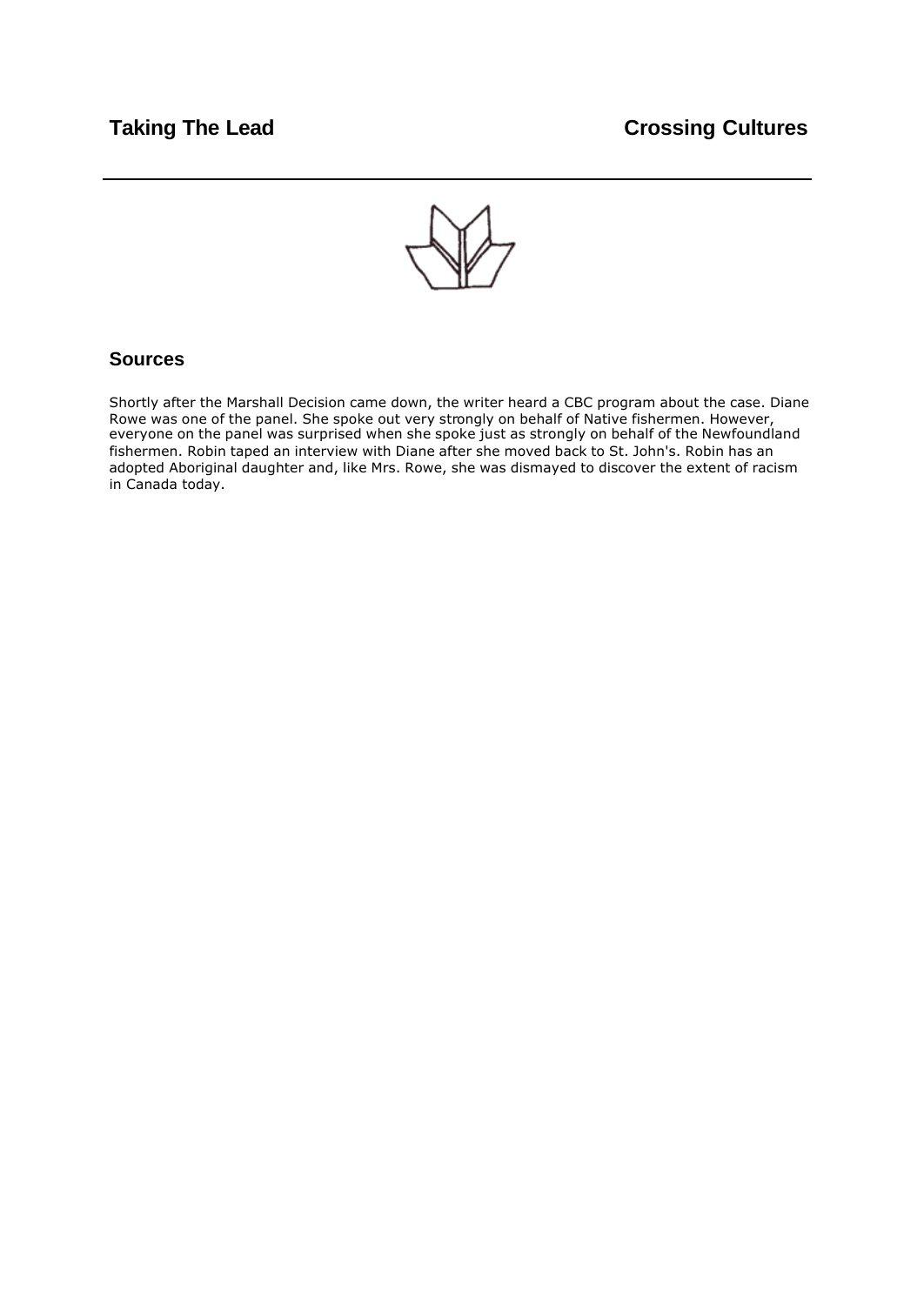## <span id="page-22-0"></span>**Diane Rowe: Roots in Two World**

## **Questions for Discussion**

#### **Introduction**

- 1. What were the two worlds Diane came from?
- 2. What Indian group did Diane's birth mother belong to?
- 3. How old was Diane when she came to Newfoundland?

#### **Growing Up Native in Newfoundland**

- 1. Did Diane experience racism at school?
- 2. Have you ever been insulted because of your racial or religious or cultural background?
- 3. How old were you when you first met someone of a race other than your own?
- 4. What factors other than skin colour make someone a visible minority?

#### **Life as an Artist**

- 1. What Newfoundland artist did Diane especially admire?
- 2. What was Diane's first job as an artist?
- 3. Name two reasons Diane decided not to be an artist.

#### **Law School**

- 1. What was the main reason Diane decided to go to law school?
- 2. How does Diane experience racism in Newfoundland today?

#### **The Marshall Decision**

- 1. What did Donald Marshall go fishing for?
- 2. How long did it take the courts to decide if Donald Marshall was guilty of illegal fishing?
- 3. What rights to harvest protected species do all Newfoundlanders have?

#### **Life Today**

- 1. What does Diane think her life might have been like if she had stayed with her birth mother?
- 2. Is a native woman in Canada likely to go to University?
- 3. Is it good for adopted persons to know who their birth parents are?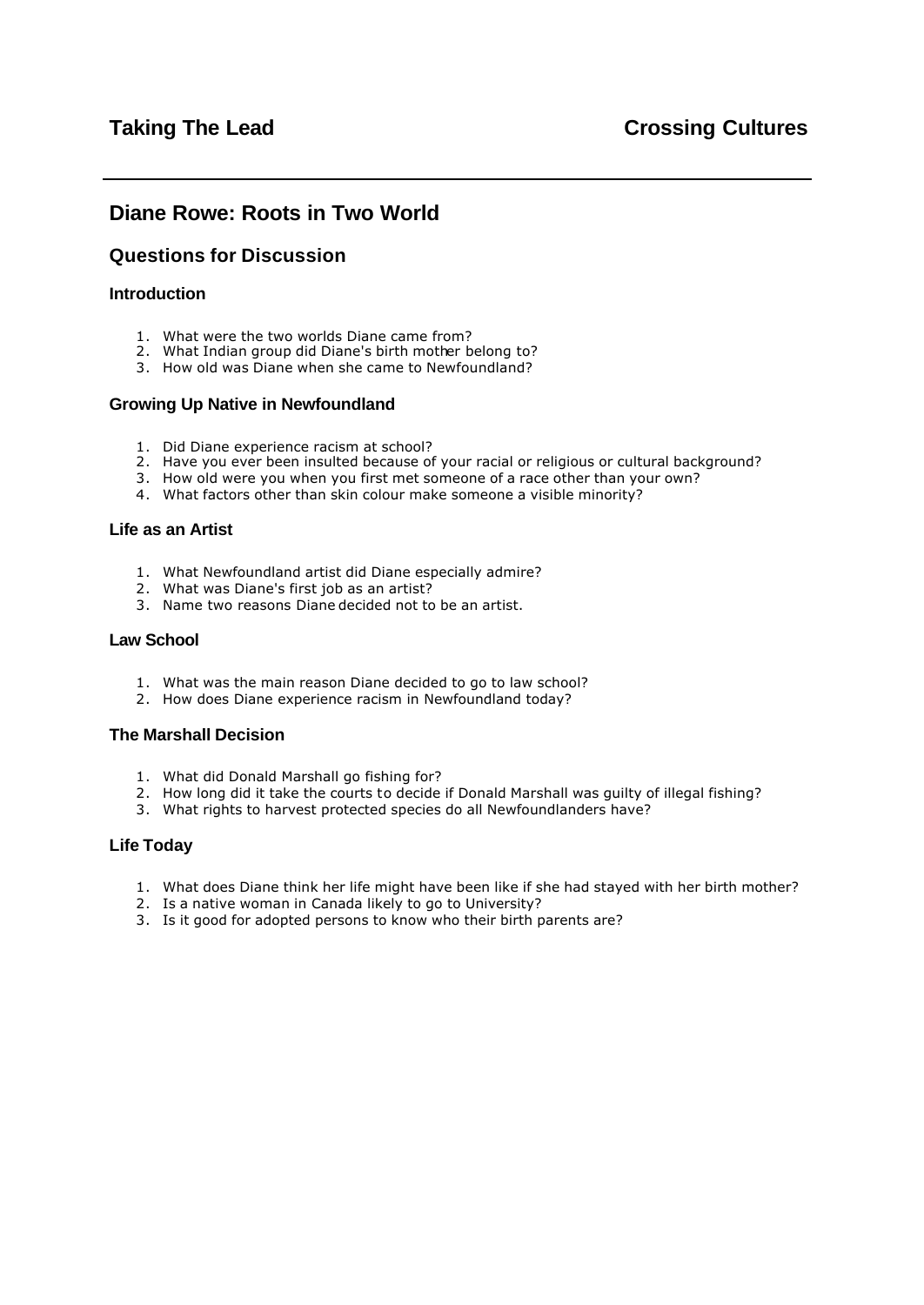# **Dr. Hong Liu: A Chinese Doctor in St. John's** Paul Butler

## <span id="page-23-0"></span>**Word List**

**Chinese medicine:** A different type of medicine used by Chinese doctors; medicine using acupuncture and Chinese herbs.

**Establishment:** An existing order or group of people that is very powerful.

**Acupuncture:** Way of curing illnesses by putting needles into a patient's body.

**To practise:** For a doctor to work as a doctor.

**To refer:** (For a doctor) to send a patient to another doctor.

**A practice:** A doctor's job, patients, and office.

**Western medicine:** Type of medicine used by family doctors and hospitals everywhere in Canada; "normal" medicine with drugs, X-ray, and surgery.

**Alternative medicine:** A term used in Canada describing any kind of medicine that is not Western medicine: Chinese medicine, acupuncture, Aboriginal medicine, herbal medicine, etc.

**Symptom:** The pain or discomfort a person feels if he/she is ill. For example, a symptom of a heart attack is a pain in the chest. A symptom of a cold is a runny nose.

**Holistic:** A type of medicine where the whole person is treated, not just the symptoms of a disease.

**Qualification:** An exam which has been passed.

**Personal empowerment:** A feeling of being in control; the ability to make decisions and follow a plan.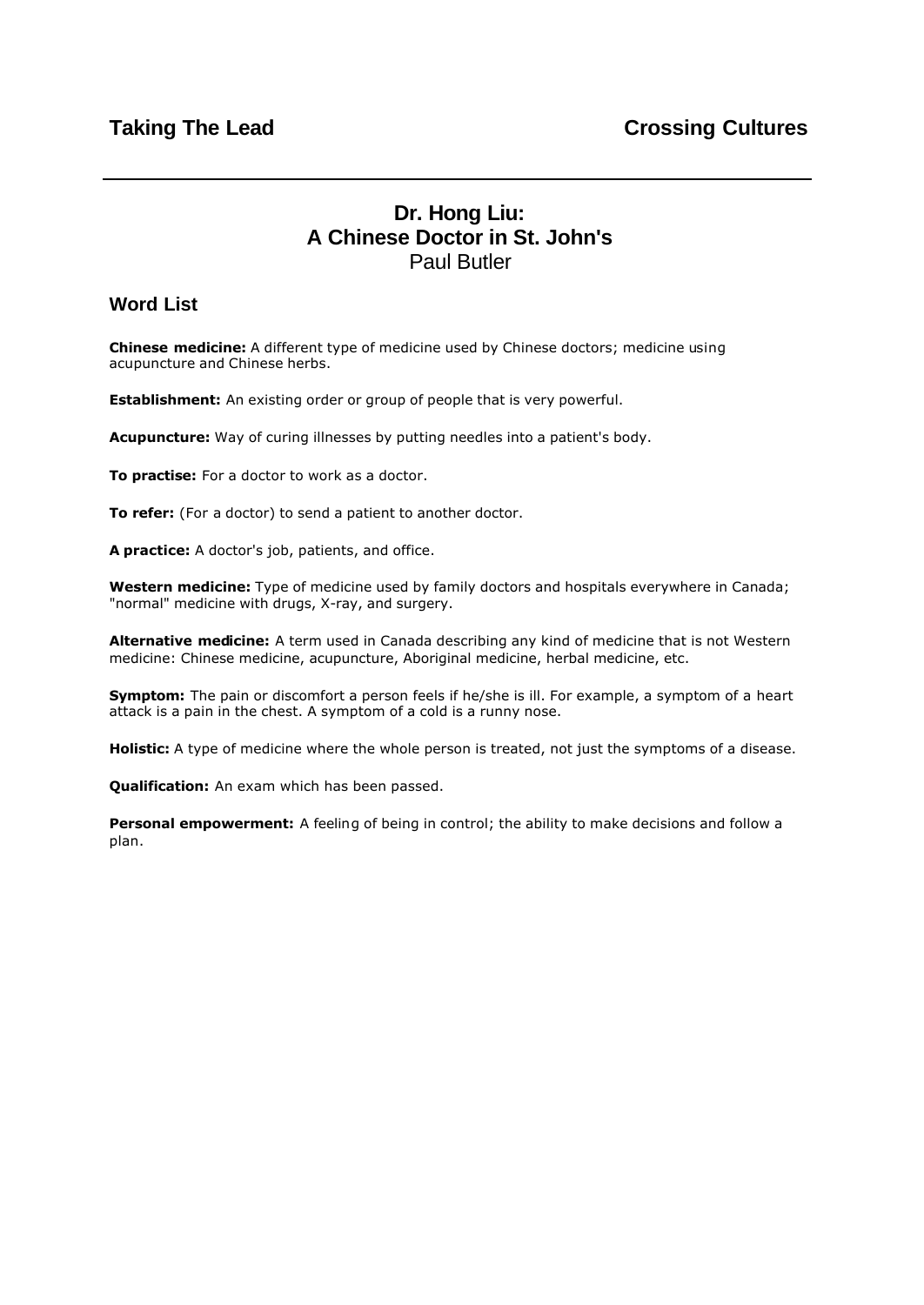### **Introduction**

This is an essay about a Chinese doctor called Dr. Hong Liu who came to Newfoundland ten years ago. Like most people coming into a country for the first time, Dr. Liu wanted to work. But she had a struggle on her hands. Chinese medicine is very different from the type of medicine used by family doctors in Newfoundland and Canada. It is still very new here. Before Dr. Liu could be a success, she needed to convince people that she could help them when they were sick. She needed to gain their trust.

## **Medicine and Politics**

There was another challenge facing Dr. Liu. In Newfoundland and all over Canada, doctors are very powerful. The public — ordinary people — see doctors as authority figures. They are "in charge." Their authority is backed up by medical boards and hospital boards, groups of important people who make decisions. The medical profession is very much part of the "establishment."

When someone with different ideas tries to break into the establishment, they often get involved in a political struggle. They are going against authority. They are seeking change where powerful people do not want change.

Dr. Hong Liu wanted to bring about change. Before she came to Canada, she worked in China as a doctor. She practised Chinese medicine. Her greatest skill was in acupuncture. She was a "specialist" in acupuncture. Ten years ago, doctors in St. John's did not accept these types of treatments. They thought acupuncture and Chinese medicine did not really work. In one way, this did not matter. Dr. Liu was not seeking to be part of the establishment. She did not want to practise in a Western hospital. She wanted to work treating patients by herself.

But in another way, it did matter. If doctors here did not believe that Chinese medicine was good, then the public would not believe it either. Because doctors are authority figures, many people believe what doctors tell them about health. Also, if she was going to have a successful practice, Dr. Liu needed family doctors to refer patients to her.

This essay will describe the many ways in which Dr. Liu found acceptance among patients and doctors. It will show how she overcame political roadblocks and how she built up a successful practice.

## **A Visit to Dr. Liu's Clinic - March 2000**

I am lying face down on a doctor's couch. Dr. Liu presses her finger under my right shoulder blade. She feels around it for a second. She is checking for the right spot. Then she takes a long, thin needle and slides it through my skin. It goes in about  $1/4$  of an inch. It doesn't hurt. At least, not as much as I thought it would.

I have come to Dr. Liu because I have a pain in my arm. I have been at the computer too much. I have been in the same position so long, I have given myself an injury. But Dr. Liu is an expert at acupuncture. I know she can make the pain go away.

She puts six or seven needles into my body. I feel like a porcupine. I ask her about acupuncture. I ask her where the idea comes from and how it works.

She tells me that acupuncture is a cure used for hundreds of years in China. The needles are put into exact positions in the patient's body. These positions depend on the patient's illness or injury None of the needles go to the exact point of my injury. The treatment helps the body to produce its own pain-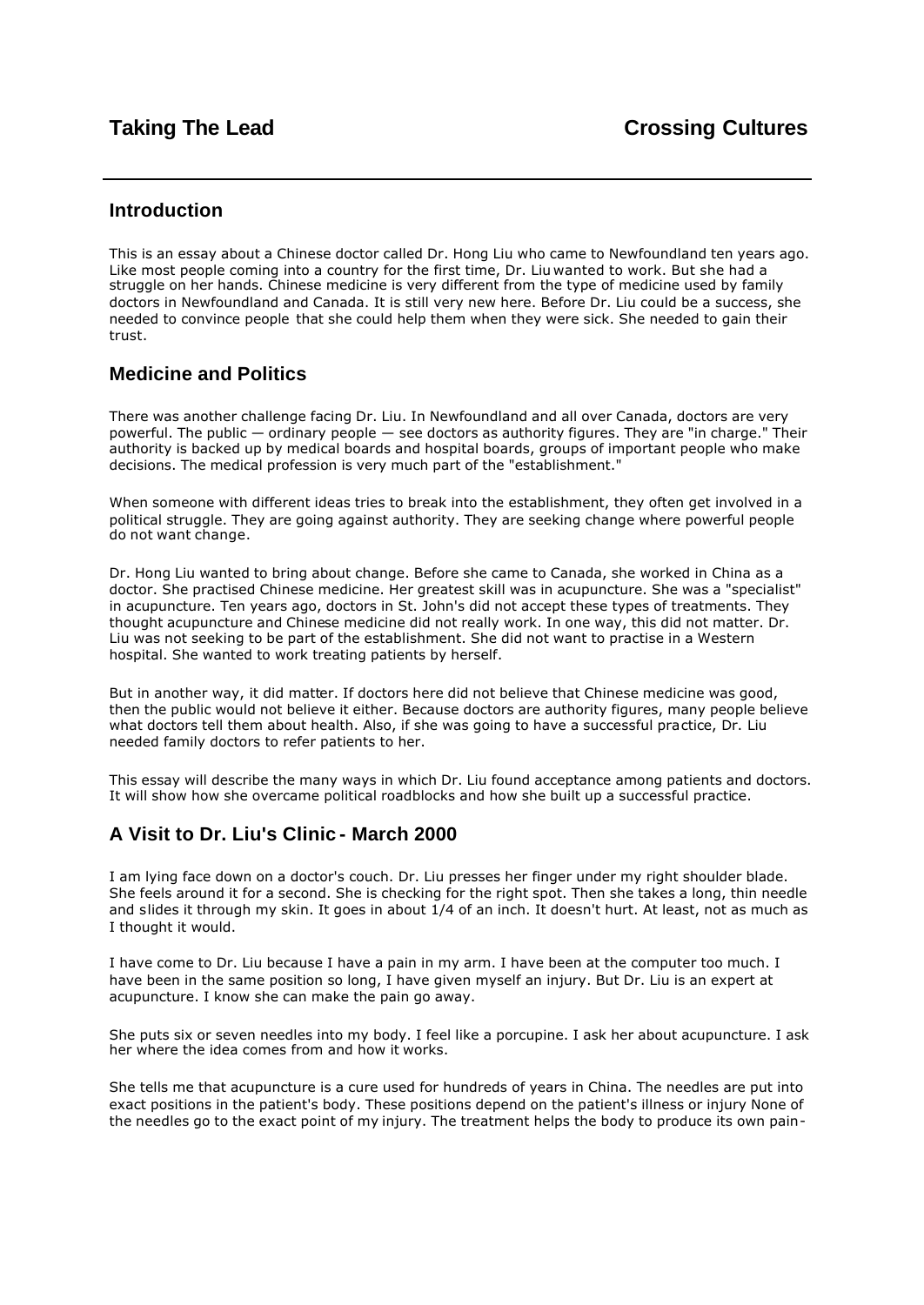killing chemicals. These chemicals are called "endorphins." Endorphins relax the body. When the body is relaxed, it heals more quickly. The idea of acupuncture is fairly new to me. In some ways it doesn't seem to make sense. You could have a back pain, yet the needles might go into your wrists. And when the pain goes away, it seems like magic. But it isn't magic. These days, acupuncture is accepted by modern science.

## **Dr Liu's Background: Chinese and Western Medicine Together**



*Dr Liu does acupuncture on a patient.*

Dr. Liu goes into the next room where she has another patient. I start to feel sleepy. When she returns I wake up. She starts removing the needles. She presses a piece of cotton wool over the place where the needle comes out. She can tell by touch how well the treatment has worked. She slides two or three needles back.

I ask her how her work is different now from how it was in China ten years ago.

Dr. Liu laughs. She says it is very different. Before she came to Newfoundland, she worked in a very large Beijing hospital as a physician (doctor). She worked in the acupuncture department of this hospital. In Canada, she explains, Western medicine and "alternative medicine" are quite separate. In China, it is different. Western medicine and Chinese medicine exist side by side in the same hospital. Dr. Liu specialized in acupuncture. Her patients saw her as just another doctor. They did not think she was any less a doctor because she practised acupuncture.

In a Chinese hospital each doctor has to know all types of medicine. Dr. Liu had to know Western medicine as well as acupuncture. She had to know if her patient needed Western treatment rather than acupuncture. She had to know when to refer a patient to another department.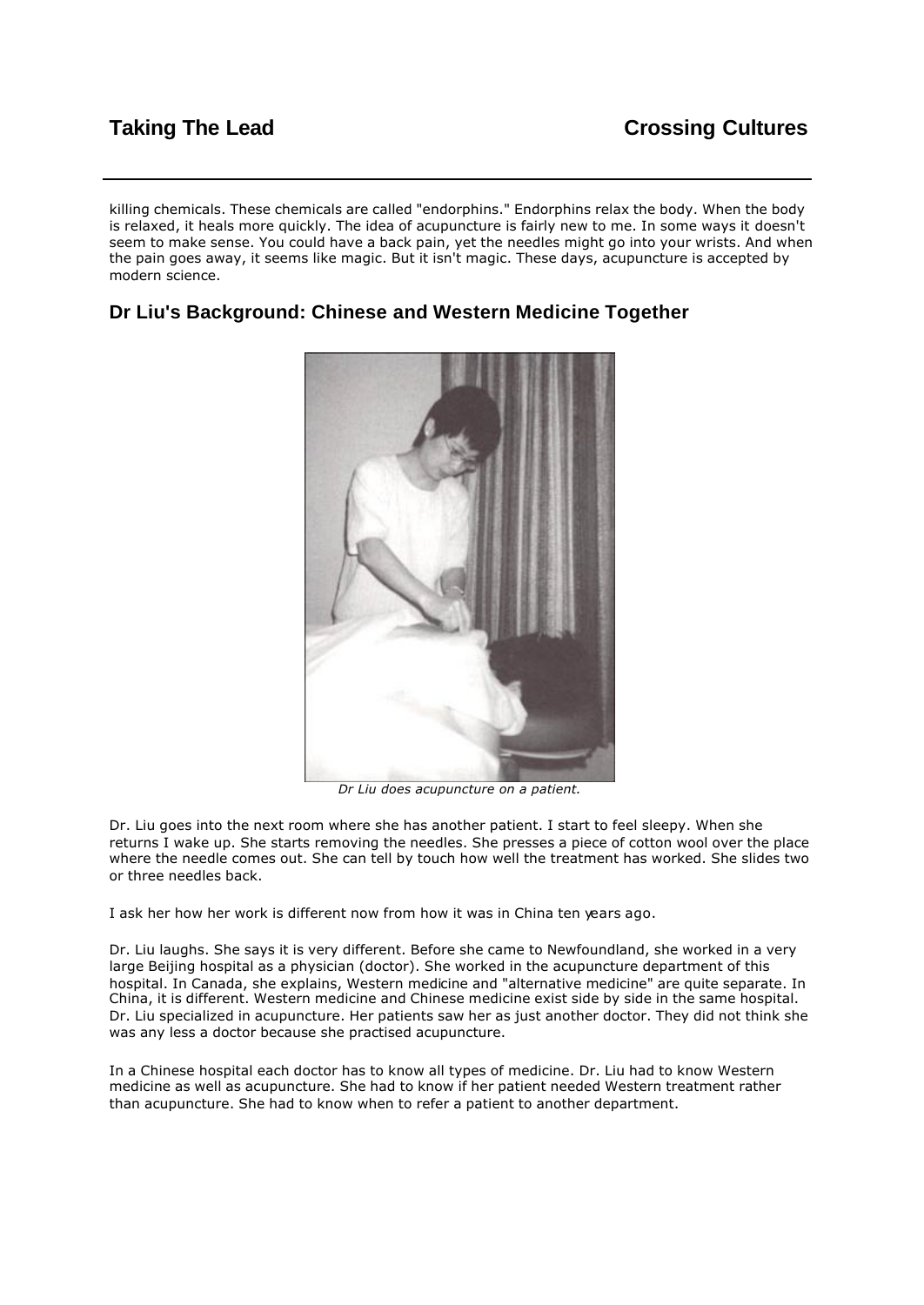Dr. Liu puts it like this: "For some problems acupuncture is good. For some problems Western medicine is good. Chinese medicine is not good for everything. Sometimes you have to have an operation to cure the problem."

This is true if a patient has appendicitis. Acupuncture may ease the pain. But to solve the problem, the patient must have his/her appendix removed. This can only be done with surgery.

In a Chinese hospital, a patient will go from one department to another, depending on which treatment is best for the patient.

The Western medicine department dealt with surgery and X-ray. It would also give antibiotics like penicillin to a patient if needed. The acupuncture department would help patients with a wide range of injuries and illnesses. Acupuncture is good for injuries to muscles and tendons. It can help arthritis, flu; it can even help a patient get movement back after a stroke.

Dr. Liu thinks the Chinese way is good. It is good to have acupuncture, herbal medicine and Western medicine side by side. She is not against Western medicine at all. She had to understand and practise Western medicine in China. But there is a different way of thinking behind Chinese medicine, she says. Western medicine sees the body as made up of separate parts: head, arms, legs, etc. Chinese medicine sees the body as a whole. With Chinese medicine, if you have a headache, it isn't just your head that's ill, it is your body. The headache is just a symptom. Western medicine will treat only the symptom. Chinese medicine finds out what causes the headache. The thinking behind Chinese medicine is called "holistic." Holistic means seeing everything as connected, not separate.

### **Reasons for Leaving China**

I am still lying face down on the couch.

I ask Dr. Liu about leaving China ten years ago. I ask her why she left her country.

"For me it was a case of wanting to see what the outside looks like," she replies. I know that when Dr. Liu talks about the outside, she means outside China. I know that many Chinese people felt that way in 1989.

1989 was a very bad year in China. Many Chinese people wanted their government to be more open. They did not have freedom to criticize their leaders. If someone did criticize the government they were likely to end up in prison.

Young people began to protest. One of these protests was in Beijing's central square, Tiananmen Square. On June 4, 1989, the Chinese government ordered the army to attack the protestors. The army killed many students because they were protesting. This was world news.

## **Early Plans**

Dr. Liu tells me she was very keen to leave China. Her husband, Ping, wanted to take a Ph.D. in Canada. A Ph.D. is a special kind of qualification, higher than an ordinary degree.

Ping already had a degree from a Chinese University. He was accepted by three Canadian Universities. He decided to come to Memorial University in St. John's. Ping left China in May, 1990. Dr. Liu followed her husband to St. John's in November, 1990.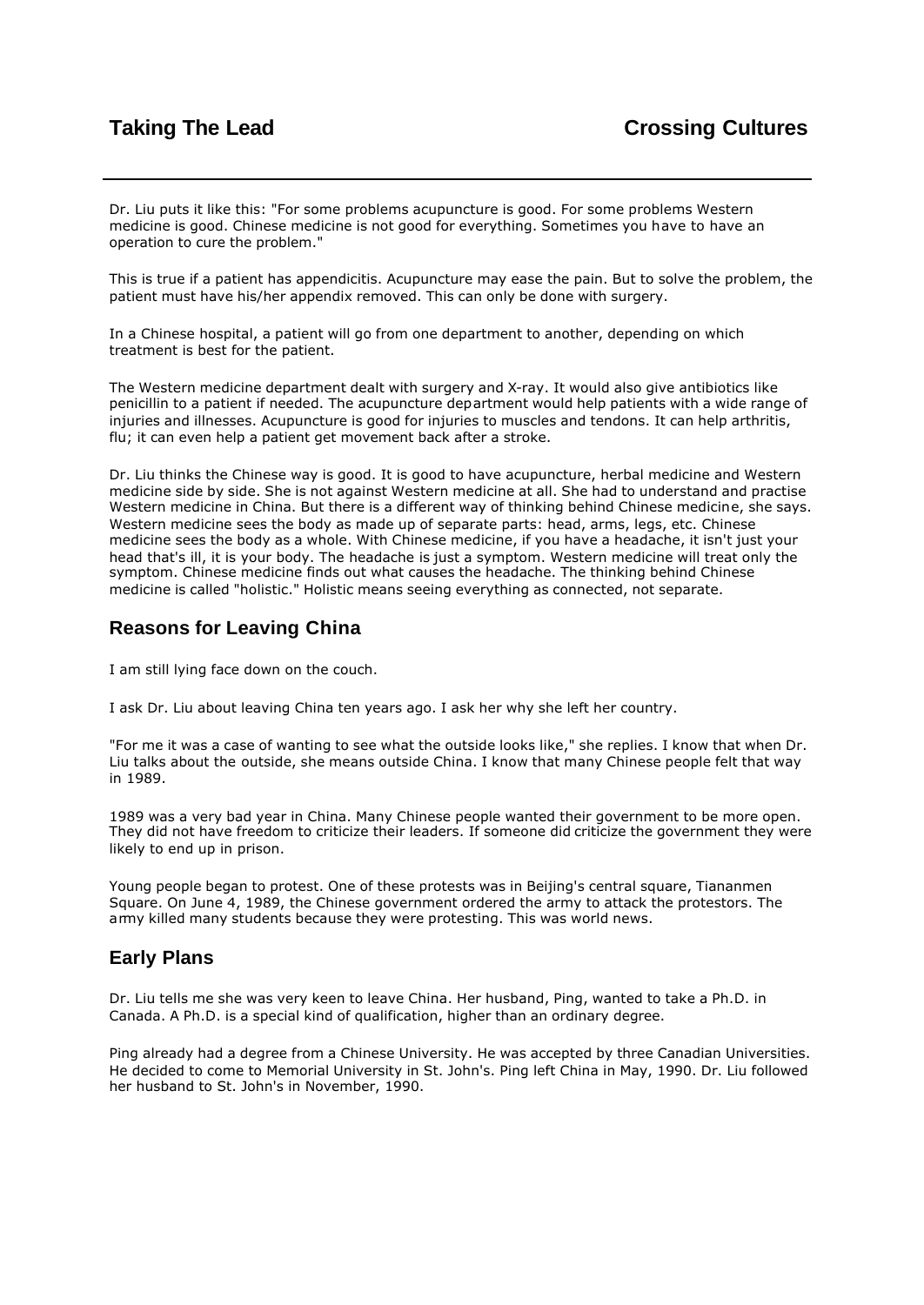Sometimes it is hard leaving your own country. Dr. Liu and her husband had to leave their two-and-ahalf-year-old daughter behind with Dr. Liu's parents. It is difficult to immigrate (come into a country) with a small child. This is because immigration is a long and uncomfortable process. Immigrants often have to wait in a country for months before they know whether they will be allowed to stay.

First they need to get a "work permit." It can take two or three months to get a work permit and it is against the law to do any kind of paid work without it. To break the rules would mean risking deportation (being thrown out of the country). So, for that two or three months, new immigrants are often quite poor.

After receiving the work permit, immigrants usually wait for another few months before they receive their "Record of Landing." The Record of Landing is a document which allows them to stay in Canada. All this uncertainty is very bad for small children. New immigrants often try to get settled before sending for their children to join them.

Dr. Liu says she and her husband did not really have a clear plan when they left China. They did not even know they would be in St. John's for as long as six months. Their landlord wanted Dr. Liu and her husband to s ign a six-month lease. But this seemed too long for them.

"We just wanted to see the outside," Dr. Liu tells me.

Back home in China, people urged her to leave. "If you can stay away, stay forever," they said. As soon as things were right for a child, Dr. Liu planned to have her daughter sent to her. She didn't know whether it would be Newfoundland, somewhere else in Canada, or another country altogether.

Most of all Dr. Liu wanted good English. She knew this was vital to her chances of success in her new country. A doctor in China gave her advice before she left. He told her she could teach Canadians acupuncture. Dr. Liu laughs when she tells me this. She finds it funny because this did happen in the end. But it took a long time, though, and there were many challenges to overcome first.

### **A Stranger in St. John's**

People often feel very powerless when they are new immigrants. For Dr. Liu, this was the case.

She knew very little English. She also had no profession in this new country. Dr. Liu could not work as a doctor in Canada because the medical system is different here. Canada has its own medical degrees. It does not accept Chinese medical degrees.

Dr. Liu takes the needles out for the last time. I ask her what it was like in St. John's when she first came. She says it was difficult in some ways. When she was in a shop or on the streets she noticed people with health problems. She would see someone with a bad back or a brace around their neck. She knew that acupuncture was better for these problems than Western medicine. But she could not use her skills to help. She was not part of a hospital anymore. She had no office or clinic. The worst thing, she says, was not knowing the English language.

Dr. Liu was taking classes in English at the Association for New Canadians (ANC). The ANC helps new immigrants. Learning the language is important if you have come into a new country for the first time. It is often the first step in *empowerment* — the first thing that makes you feel in control.

While she was at the ANC, Dr. Liu asked a teacher if she could do acupuncture here in St. John's. The teacher said most people here have not heard of acupuncture. It might be difficult. Dr. Liu was advised to ask a doctor in St. John's about it. A doctor here might refer patients to Dr. Liu, she was told. This might be a good way to get started.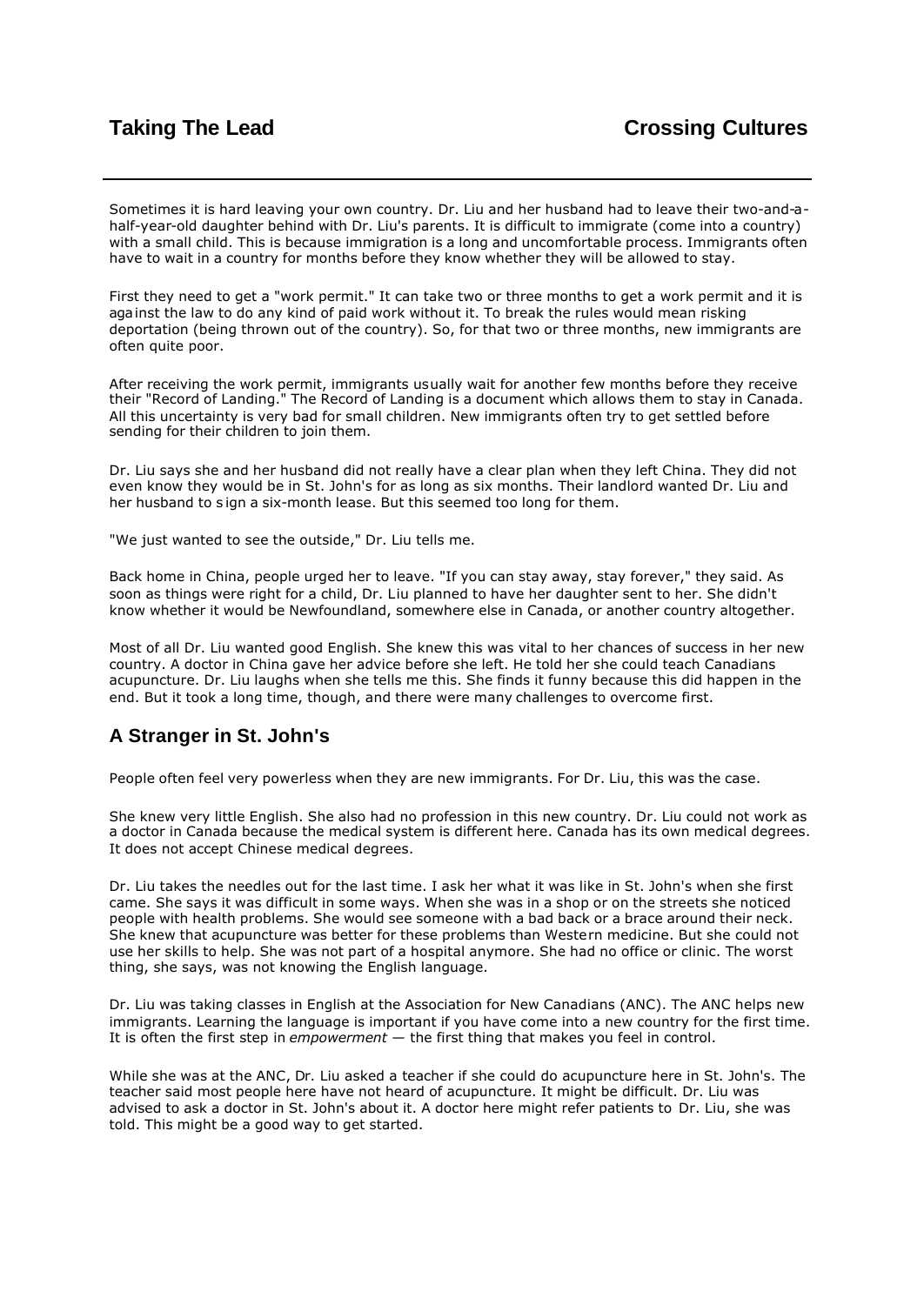## **Trouble Getting Started**

Dr. Liu heard of one St. John's doctor who knew about acupuncture and believed it was good. She went to see this doctor. But she found there was a problem. Dr. Liu had competition. This doctor already had an acupuncturist to whom he referred patients. The acupuncturist was not a qualified doctor like Dr. Liu. Dr. Liu had studied for years in China. She had passed many exams, and she had five years experience in a Beijing hospital. The other acupuncturist had only done a course lasting a few months.

Dr. Liu remembers her conversation with this doctor very well. She started trying to explain the difference. She looked at the doctor and said: "Yes, but I am a professional."

The doctor stared back at her and said: "Do you think you are the only one who can practise acupuncture?"

At this moment, Dr. Liu says, she knew she had no value. All she had learned in China meant nothing in St. John's. People did not understand what her degrees and qualifications meant. They were just pieces of paper. Canadian doctors were just as happy with a short diploma course in acupuncture as with years of training and a medical degree. They didn't realize acupuncture was a serious thing. They didn't regard it as proper medicine, so they did not have high standards for acupuncture.

### **Learning to Start from Scratch**

Now when Dr. Liu remembers this story, she just laughs. Dr. Liu has a cheerful nature. She does not take it all too seriously. And everything has worked out well for her since then. But in the doctor's office ten years ago she remembers thinking, "Maybe I'll be a housewife if I stay here."

She didn't really want to be a housewife. She wanted to work. And it wasn't too long before she found a way to work. But the true beginning of Dr. Liu's practice in St. John's would be very humble. It would not involve the medical establishment at all.

This is what happened: One of Dr. Liu's friends from China had a Canadian boyfriend. This young man had a sports injury. The Canadian doctors just told him to wait. They said it would get better in its own time. But Dr. Liu's friend knew acupuncture would help. She told her boyfriend to go to Dr. Liu. He did. And his injury healed so well, he told some of his friends about it. More people came to Dr. Liu with aches and pains

### **Bargaining Power: An Exchange**

Dr. Liu began to realize the doctors in St. John's would only help her if she could help them. And soon she found her bargaining power. She met a doctor who wanted to learn acupuncture. She made a deal with this doctor. Dr. Liu would teach him acupuncture. In return, Dr. Liu asked him to teach her "clinical English." "Clinical English" means the words for medicines and diseases, words only doctors use. Dr. Liu knew these words in Chinese, but she had to learn them in English too.

With the help of these lessons, Dr. Liu could soon read medical books in English as well as Chinese. She could tell patients exactly what she was doing in their own language. This doctor also referred patients to Dr. Liu for acupuncture. Slowly, she was learning how to get accepted by the medical establishment. It was very much a political process: she had to find out what power she had, what she could offer the doctors in exchange for their help and co -operation.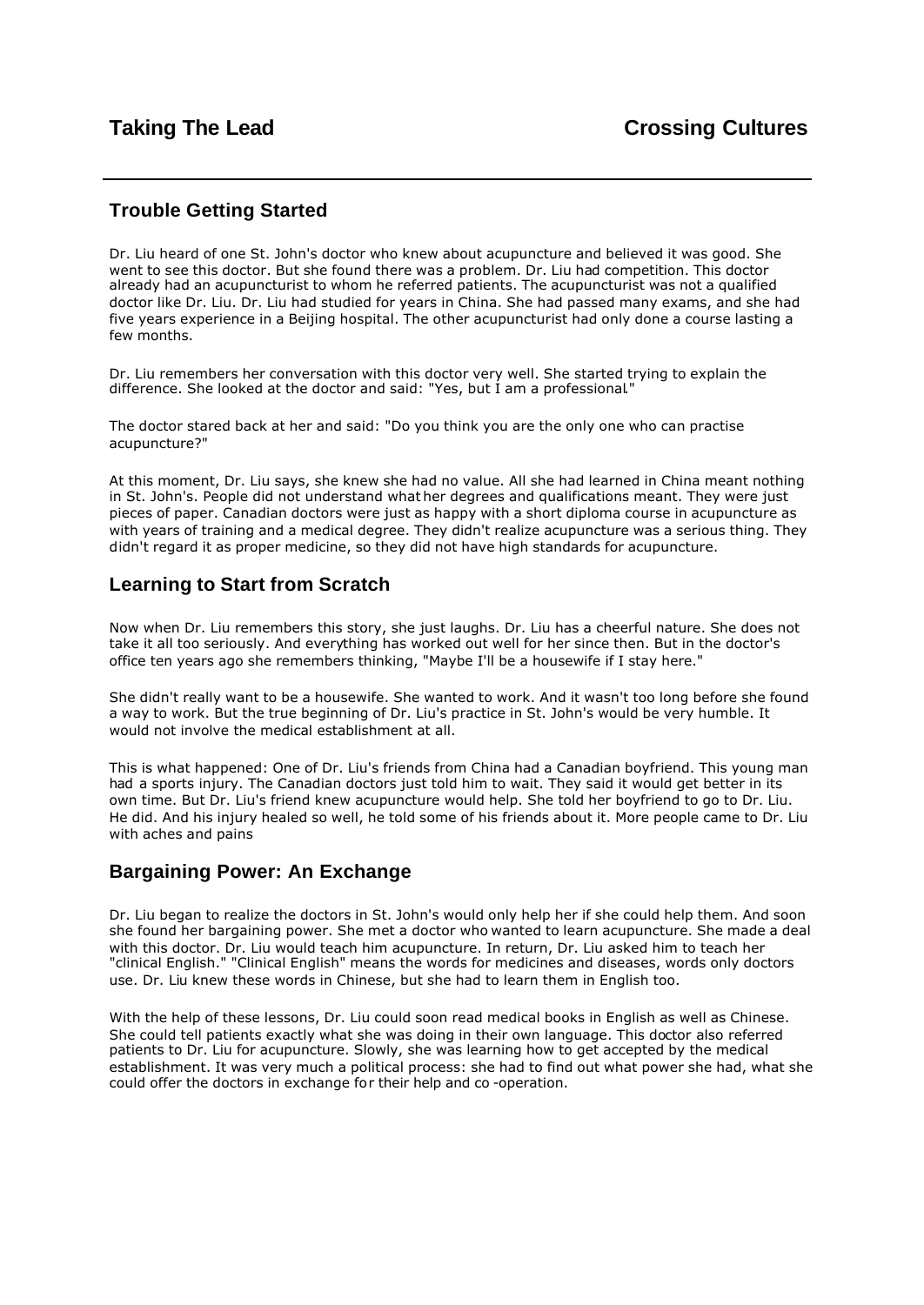Up until 1994, Dr. Liu had been treating most of her patients in her own home. As she got more and more patients, she set up her own office and clinic in 1994.

## **Accepting the Canadian Way**



*Dr Liu in her clinic.* 

To be fully accepted in Canada, Dr. Liu needed Canadian qualifications in acupuncture. Even though her Chinese qualifications were more advanced, they were of less value here. So she went to Vancouver and Toronto. She took the exams called AABC (Acupuncture Association of British Columbia) and CAFC (Acupuncture Association of Canada). She passed them very easily. She had accepted the rules of the country into which she had come. This was a central part of Dr. Liu's success. In some ways, this was a political decision, a compromise. She had to adapt and change to her new country.

### **Changing Times: 1990-2000**

I am putting on my shirt. The pain I came with is slightly better. It will take time to heal. Dr. Liu's treatment will work over the next few days. I ask her about how things have changed in the last ten years. Are acupuncture and Chinese medicine more accepted now?

Dr. Liu says acupuncture is more accepted now. She says when she first started it was harder. Doctors would even tell patients not to go to acupuncture. They were afraid because it was new. Now many more doctors are sending patients for acupuncture treatment.

Her patients have changed too. At first they would ask lots of questions about Chinese treatments. They wanted to know how acupuncture could help them. Some were not at all sure about it. They were skeptical — not really believing that acupuncture could help. In China, Dr. Liu says, patients do not ask the same kinds of questions. Chinese patients trustan acupuncture doctor just like Canadians trust their family doctor. Dr. Liu learned she had to explain everything about her treatment to the patient. She was not used to this. She was not used to having to prove that acupuncture was any good. In China, people trust acupuncture. She did not mind about any of this. In fact, she finds it funny. Explaining things has helped her English. But now, her patients usually just accept that her treatment works, especially if they have been to Dr. Liu before. It is getting more like China.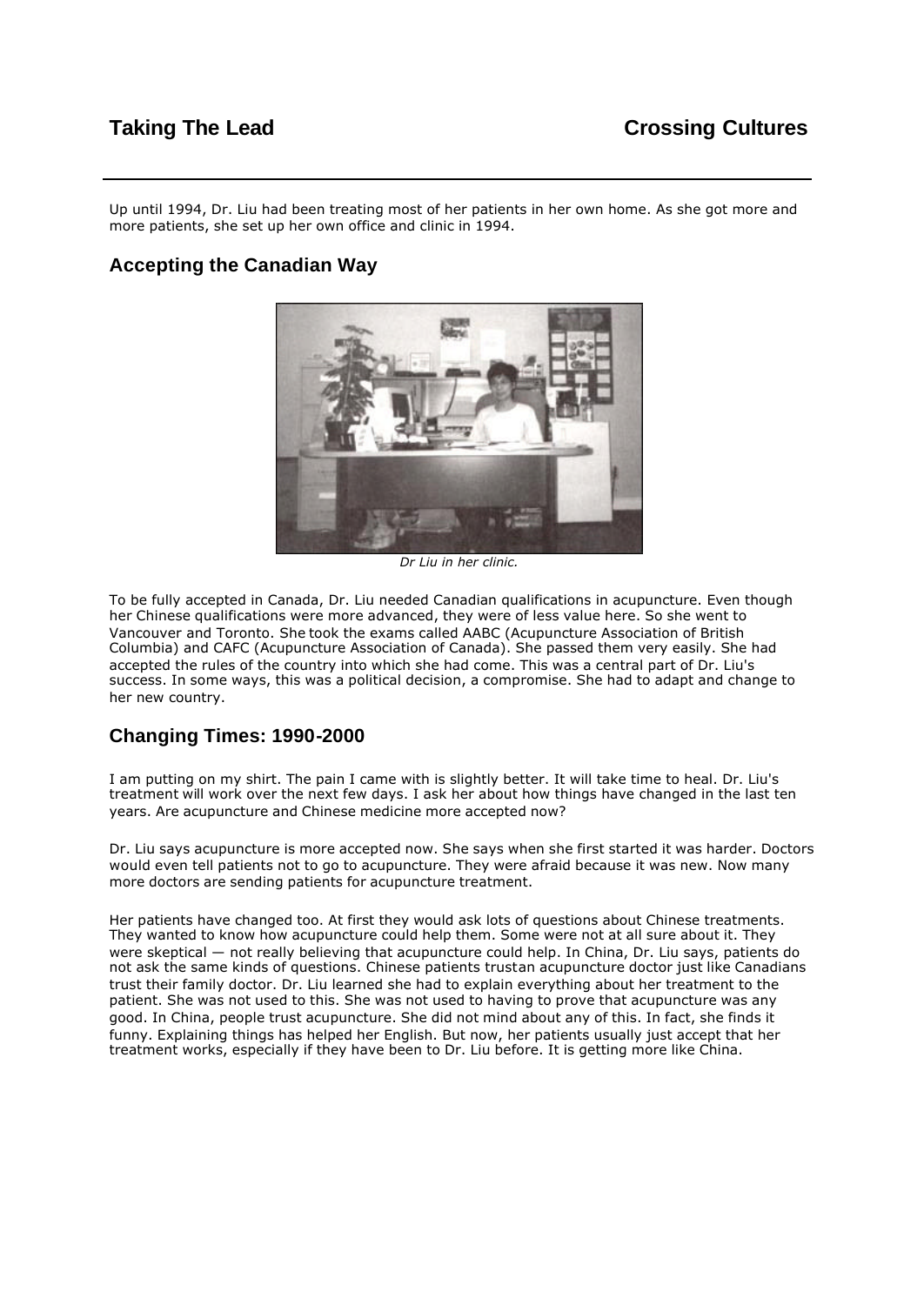## **Conclusion**

Dr. Liu is glad she stayed in Newfoundland. She likes it here and she believes her work has helped serve a purpose. She has helped to educate people about Chinese medicine. Memorial University has even asked her to teach medical students about acupuncture. Dr. Liu believes that, in time, the influence of Chinese medicine will help Western medicine. She is glad she can play a part in this change.

### **Sources**

An interview with Dr. Hong Liu in early February 2000, in her clinic, and two acupuncture sessions in 1999.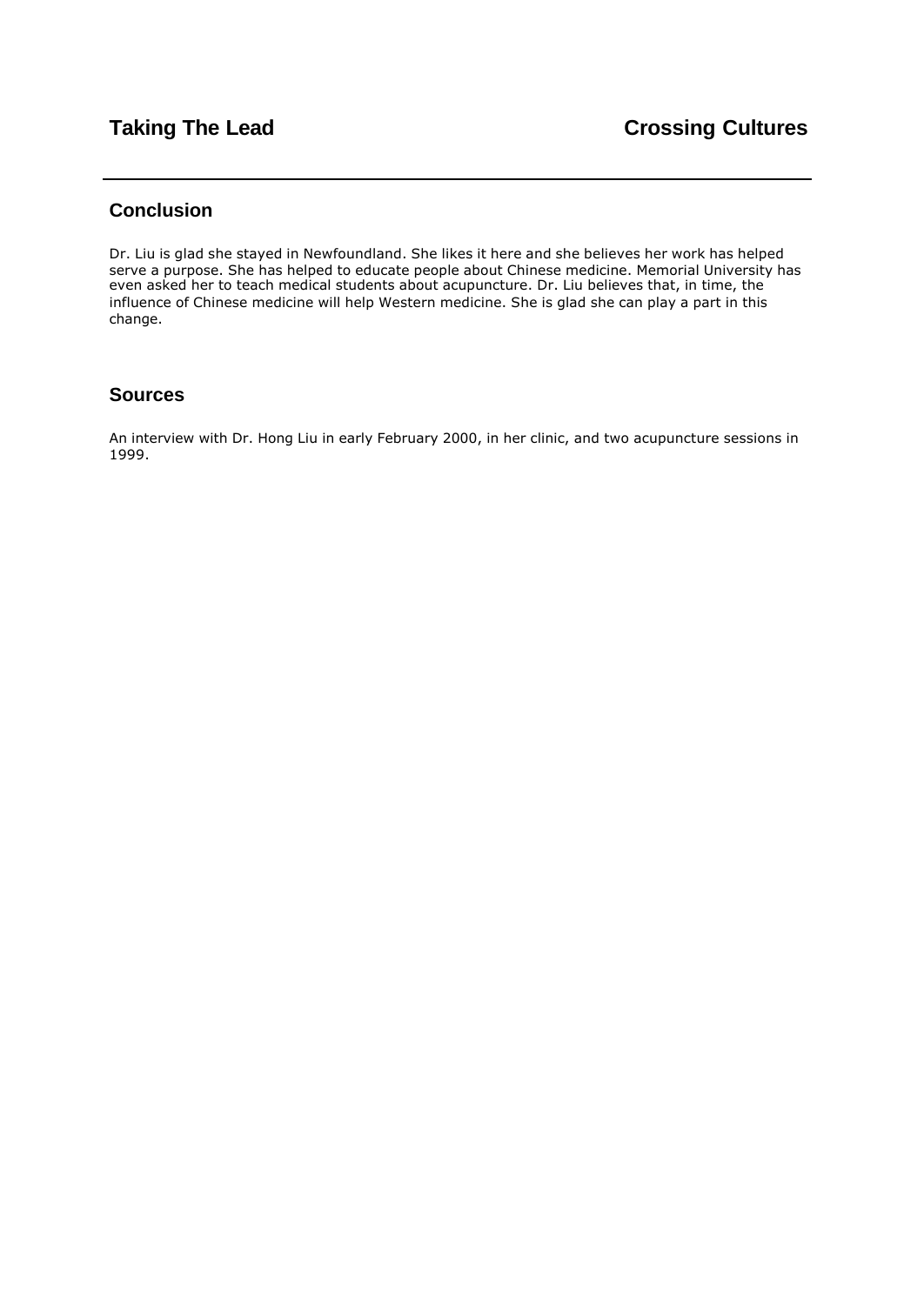# <span id="page-31-0"></span>**Dr. Hong Liu: A Chinese Doctor in St. John's**

## **Questions for Discussion**

#### **Medicine and Politics**

- 1. What kind of medicine did Dr. Liu practise in China?
- 2. Did it matter to Dr. Liu what doctors here thought of Chinese medicine? Why/Why not?

#### **A Visit to Dr. Liu's Clinic - March 2000**

- 1. How far does Dr. Liu put the needles into the patient?
- 2. Does she put the needles into the exact point of the injury?

#### **Dr. Liu's Background: Chinese and Western Medicine Together**

- 1. Does Dr. Liu think that acupuncture works for every type of illness?
- 2. Is Dr. Liu against Western medicine?
- 3. What does "holistic" mean?

#### **Reasons for Leaving China**

1. What does Dr. Liu mean by "outside?"

#### **Early Plans**

- 1. What special reason made it hard for Dr. Liu to leave her country?
- 2. What was vital to her success in Canada?

#### **A Stranger in St. John's**

1. Which association gave English classes?

#### **Trouble Getting Started**

1. How did Dr. Liu feel when the Canadian doctor did not understand the value of her qualifications?

#### **Learning to Start from Scratch**

1. How did Dr. Liu get her first patient in St. John's?

#### **Bargaining Power: An Exchange**

1. What did Dr. Liu teach in exchange for learning "clinical English?"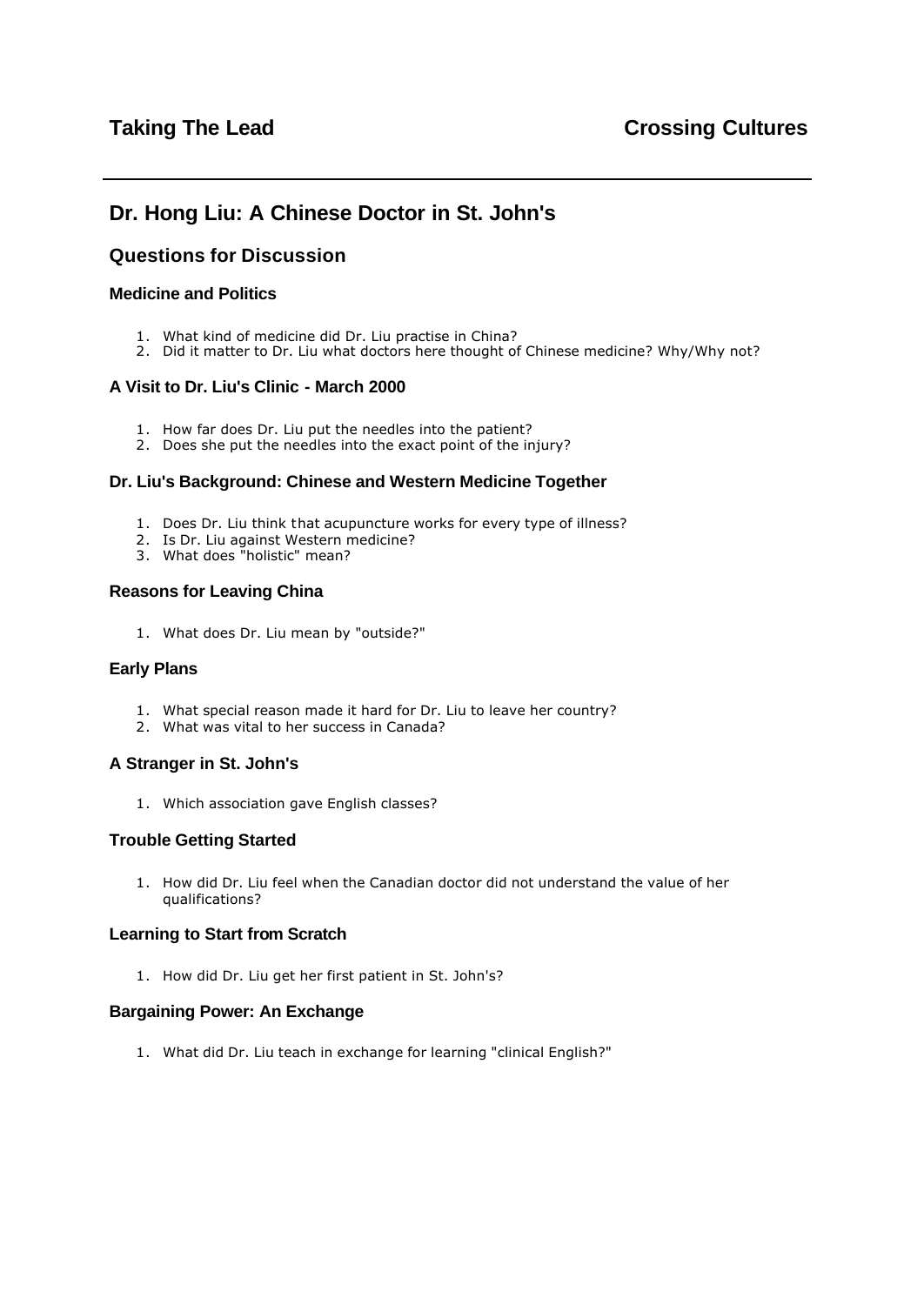## **Changing Times: 1990-2000**

- 1. How does Dr. Liu say the attitude of doctors has changed over the last ten years?
- 2. How does Dr. Liu say the attitude of patients has changed over the last ten years?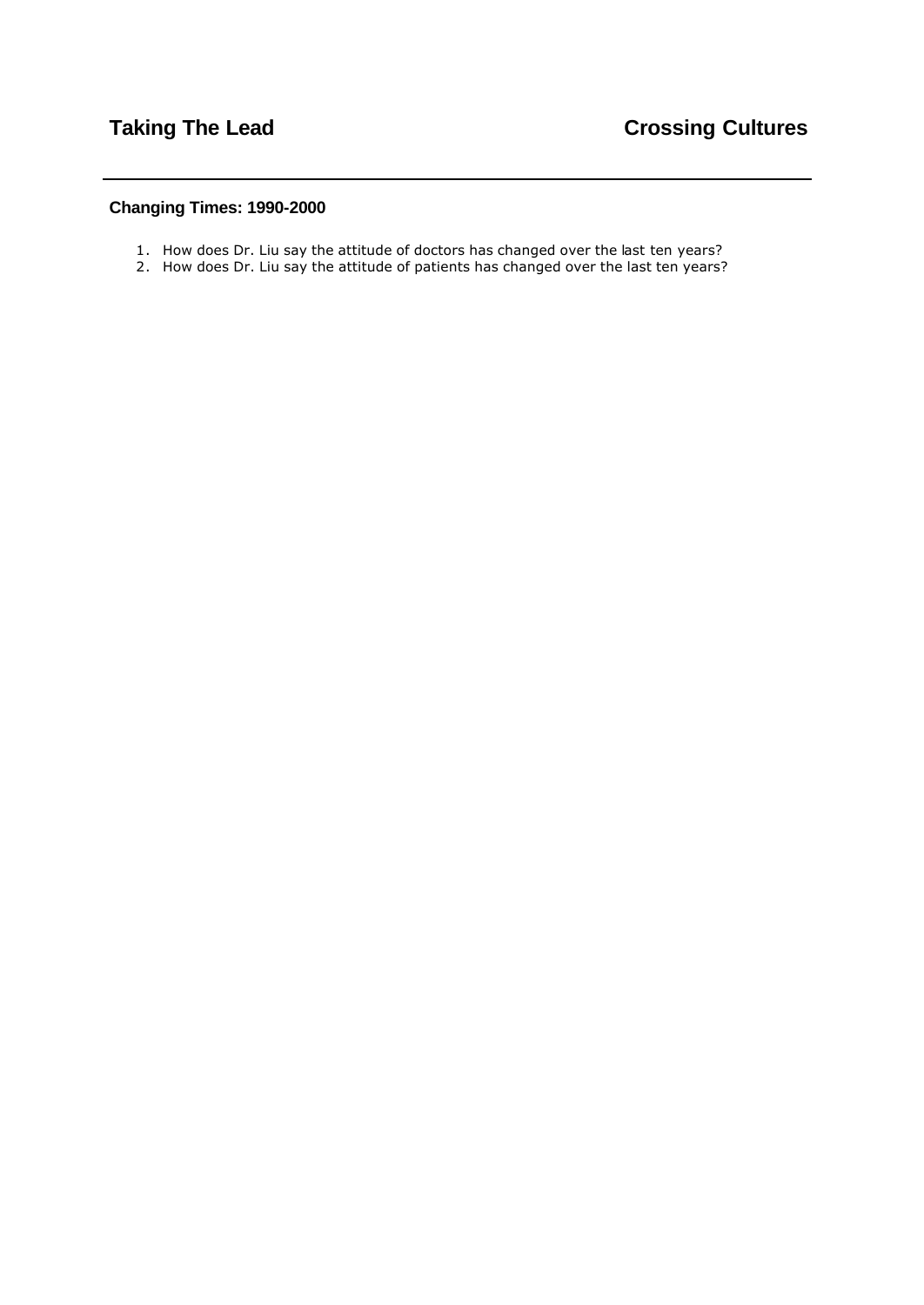## <span id="page-33-0"></span>**Justine Jack: Keeping the Peace** Robin McGrath



### **Word List**

**Solvent:** A liquid chemical such as gasoline or glue.

**Mushua Innu:** The Aboriginal people who live at Davis Inlet, Labrador.

**Evict:** To expel or send a person out of a place by legal process.

**Contempt of court:** Disrespect for or disobedience to a court of law.

**Peacekeeper:** A member of the Aboriginal police, also called tribal police or native constables.

**Innu Aimun:** The language of the Mushua Innu people.

**Bail:** Money pledged as security that an arrested person will appear in court to stand trial.

Peace bond: A promise made by persons charged with a crime to keep the peace and be of good behavior until their trial.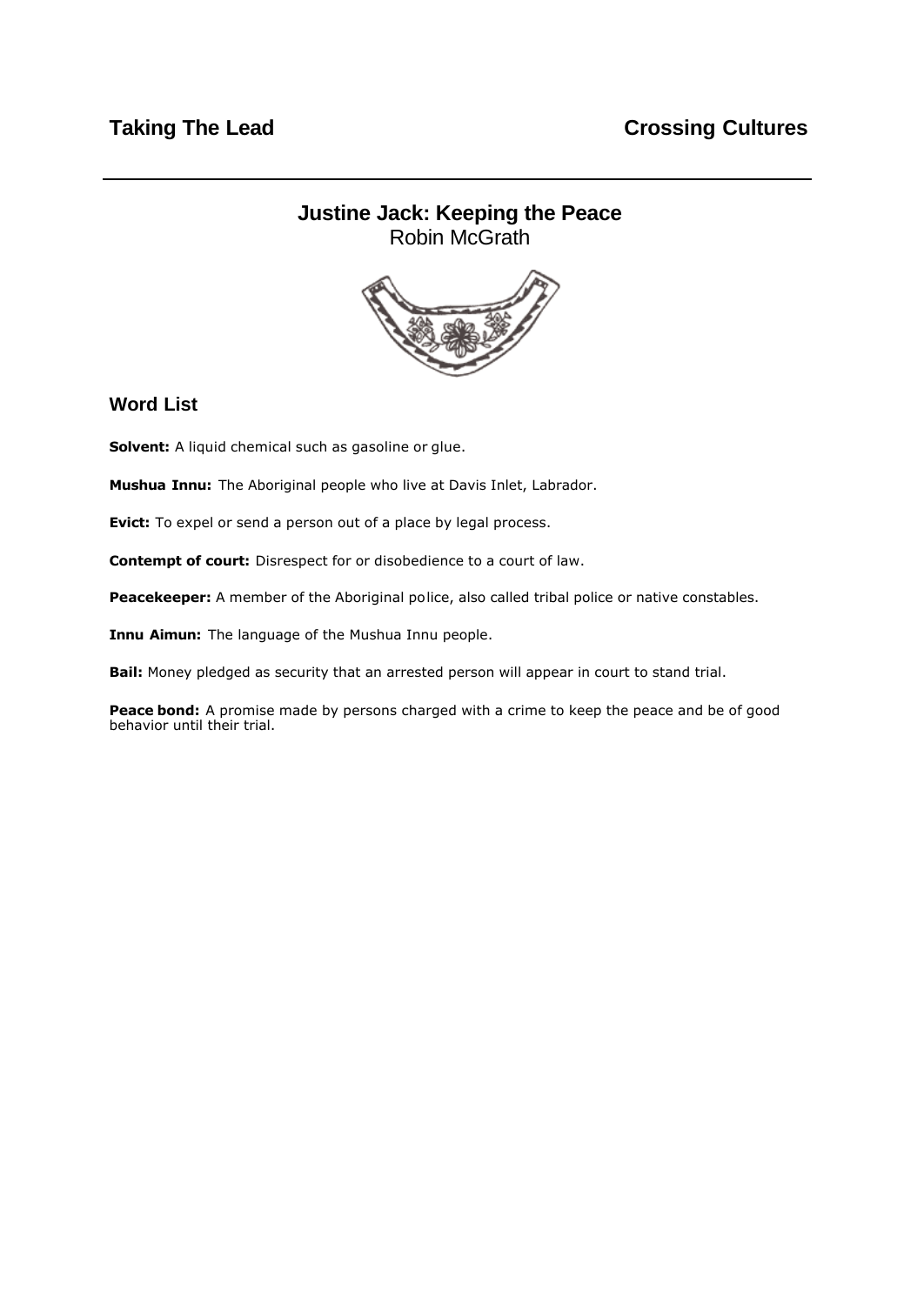### **Introduction**



Davis Inlet is one of the most troubled communities in all of Canada. The incidence of solvent and alcohol abuse in the community is very high. The suicide rate is one of the worst in the country. In December of 1993, the Mushua Innu people of Davis Inlet evicted the provincial court of Newfoundland from their community charging that the court was acting improperly. They said that punishing people for their problems was not helpful. The following summer, three women were charged with contempt of court in relation to the incident. One of those women was Justine Noah Jack, an Innu Peacekeeper. This is the story of how Justine be came a Peacekeeper and why she went to jail for her beliefs.

# **The Early Years**

Justine Jack was born in Sheshatshiu, Labrador, the daughter of Mary and Simon Noah. Justine's mother was Mushua Innu, but she went to live among nuns and priests in Montreal afte r her parents died. Her mother considered entering religious life herself, but she was refused because she had epilepsy. Instead, she was trained as a nursing assistant and sent back to Davis Inlet. It was there that she met Simon Noah. Mary and Simon married and lived most of the year in the country where Simon hunted. They only came into Davis Inlet to sell furs and get supplies.

Justine had an older sister and brother, both of whom died in the country Initially, Justine was adopted out to another family, but her birth mother, Mary Noah, heard she was not being well cared for and took her back. The priest in Davis Inlet told the Noahs they should move permanently into the community so that Justine could go to school.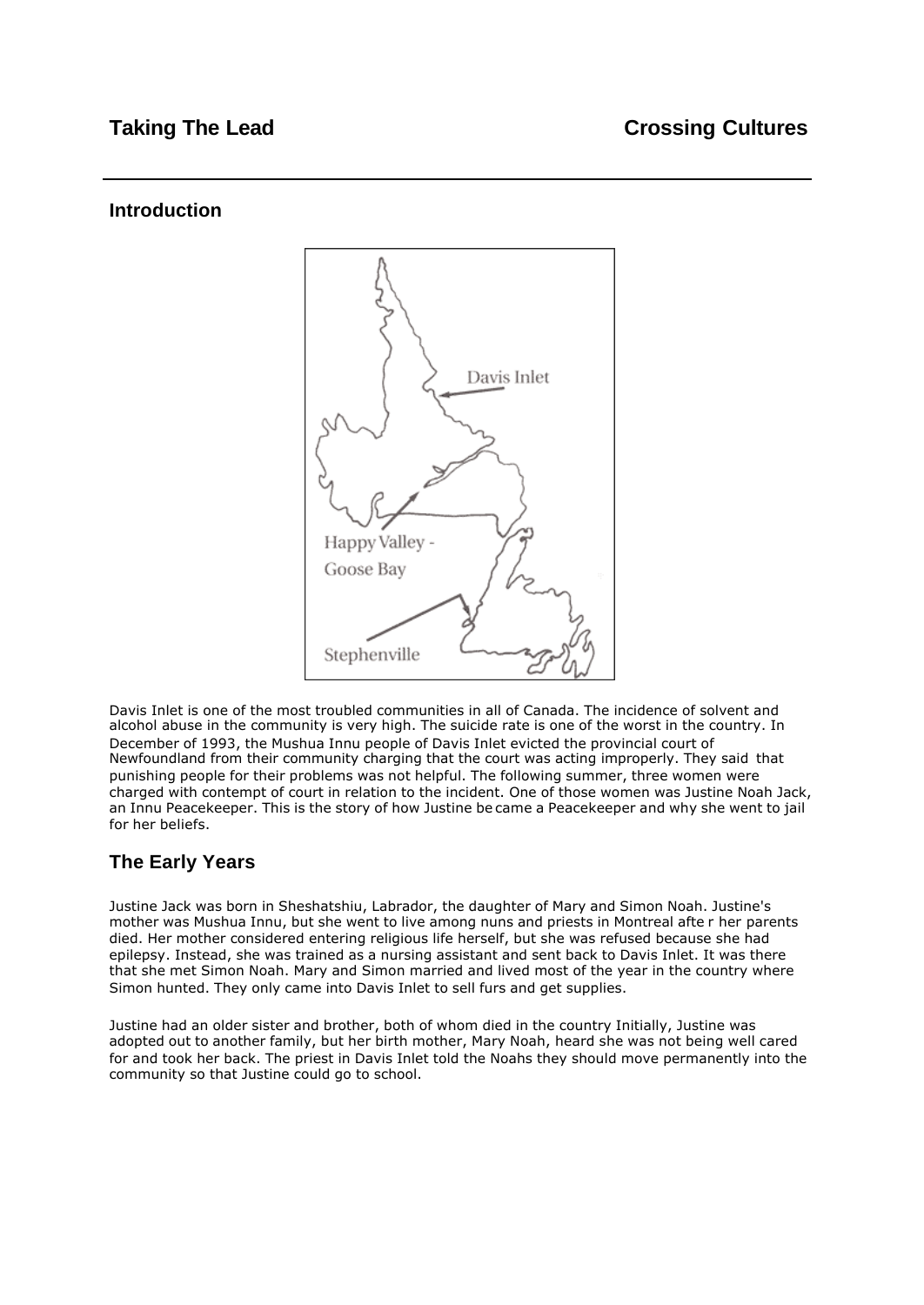# **Taking The Lead Crossing Cultures**

Justine remembers that they lived in a wooden house with a canvas roof when they first moved into the settlement. Justine went to school in Davis, and then she went to high school in Sheshatshiu and Goose Bay. She dropped out in grade eleven and went back to Davis Inlet to look for a job. That was when she met her husband, Mike Jack.



Photo: R. McGrath *Davis Inlet is a very small island. The only way to go hunting or fishing is by boat or plane. All goods must be delivered by coastal boat during the summer months.*

For a time, Justine worked for the Innu Nation in Davis Inlet, and then she went to work for Legal Services. Up until this time, Justine hadn't been very involved in her work. It was just a way to earn money. However, she found being a court worker interested her. There were a lot of . problems with justice issues in Davis Inlet at that time.

The Royal Canadian Mounted Police (RCMP) represented the justice system in Davis Inlet. There are no words in Innu Aimun equivalent to "royal" or "mounted." There is not even a word for "police."

As Justine explained, "The word we use in our language, *kamakunuest*, means 'the man who locks up people.'"

One day, Innu leader George Rich came into Justine's office and began to talk to her about two Mushua Innu men who were going to train as native police officers. They were going to do the Peacekeepers' course in Mission, British Columbia. George thought that Justine would make a good Peacekeeper and suggested she apply to go there also.

"I could see that he felt really strongly that I could make it," Justine says. She hadn't thought about being a Peacekeeper before, but once the idea was in her mind, she really wanted to do it. It was a turning point in her life, but it wasn't an easy one. She had a husband and two children to think about.

#### **Peacekeeping as a Career**

In 1992, Justine travelled with another member of the Mushua Innu community to the First Nations Tribal Police Institute in British Columbia (B.C.) to train as a Peacekeeper. The decision to go to B.C. was a difficult one for Justine as she had to leave her family behind for many months. After she completed the first term of the nine-month program, the strain was too much for Mike.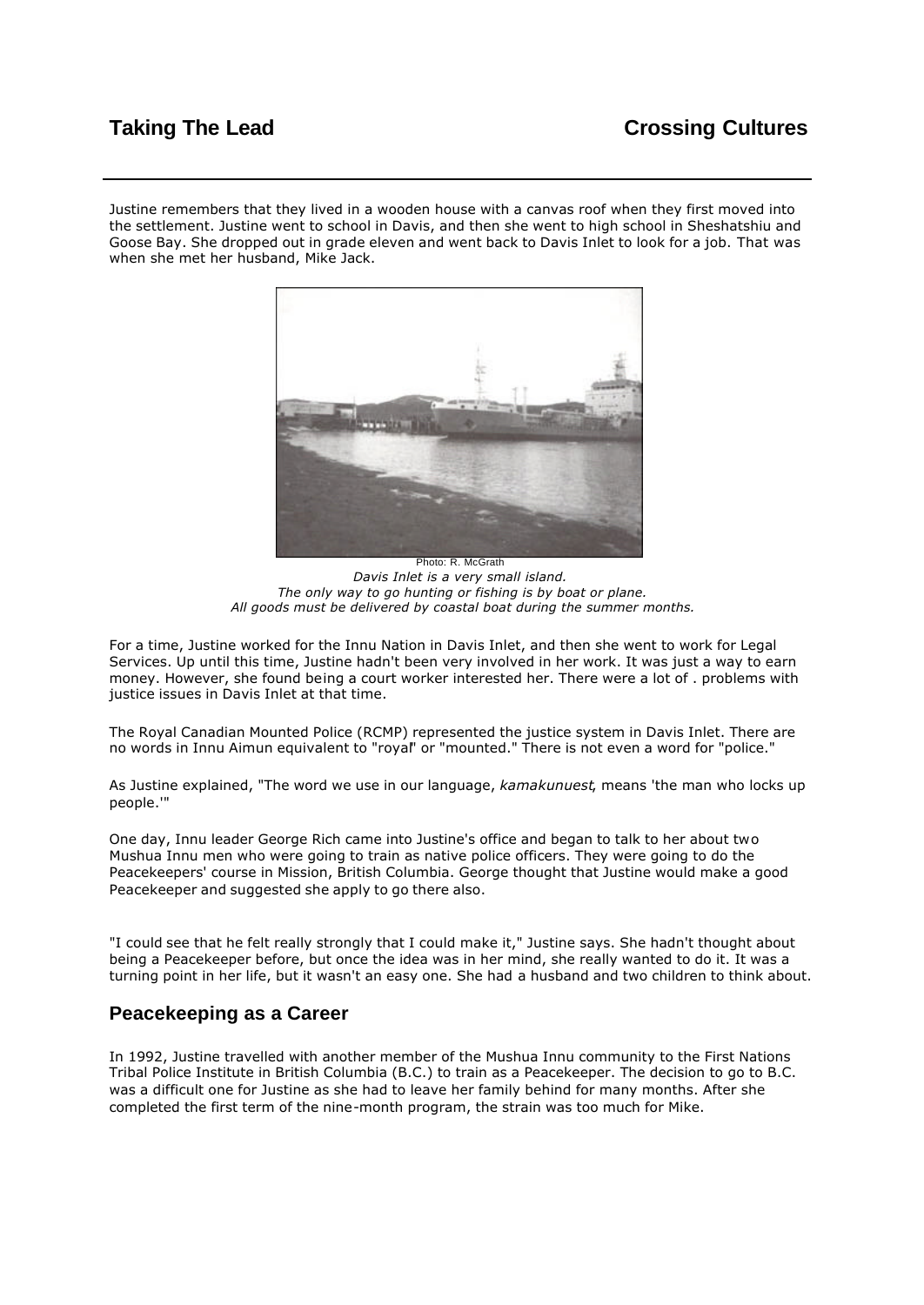# **Taking The Lead Crossing Cultures**



*The RCMP truck is the only emergency vehicle in Davis Inlet. There are no cars or pickups. Water and groceries are carried by hand or hauled on a sled. Some people have four wheel bikes or skidoos.* 

Justine and Mike separated temporarily and Justine brought the children with her when she went back to British Columbia. When she completed her training and returned home, she and Mike were reconciled but things did not get much easier.

"When I came back from Mission, Mike hated my work," she exphins. "It was hard. I had to educate him about what it meant to me."

Justine's problems weren't just personal. There were political problems, too. The Band Council had thought that since there were Mi'Kmaq constables in Conne River, Newfoundland, who had b een trained at the school in Mission, there would be no difficulty getting recognition for the new Mushua Innu Peace - keepers once they completed their course. However, the Newfoundland government refused to recognize the credential of the Mushua Innu tribal police. They said the Peacekeepers would be charged with impersonating police officers if they tried to work in Davis Inlet.



*When Justine first became a Peacekeeper Mike didn't always understand why her job had to come first. In time he came to see the importance of her work. Now he is her best supporter.*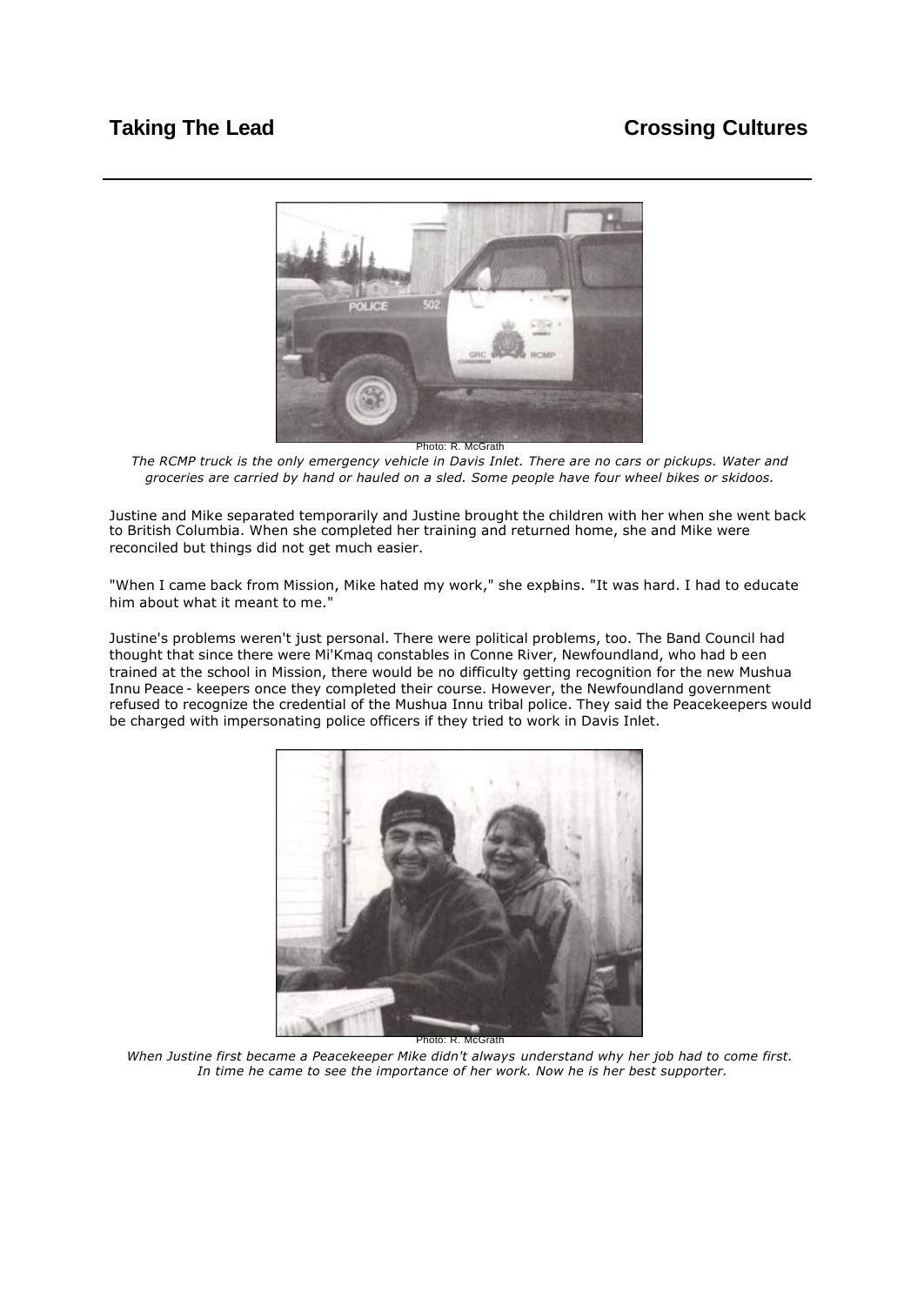Justine and her fellow Peacekeepers continued working anyway. RCMP from Goose Bay and elsewhere kept coming to the community and arresting people at a higher rate than anywhere else in the country In court, little or no translation was provided. There was often no attempt to understand cultural differences in behaviour. Jail sentences were frequent and harsh. Children were handcuffed and shackled for court appearances, which outraged the elders. Shortly after Justine's return to Davis, matters reached a crisis. Twenty-eight women in the community including Justine, signed a letter ordering the court to leave Davis Inlet. They felt that the justice system did not work for the Innu and did not meet their need to heal.

## **Going to Jail**

In Davis Inlet some people were very happy about the action of the women, but others were worried. In the summer of 1994, the Newfoundland government sent RCMP and army riot troops to stand by in Hopedale, Nain, and Goose Bay. There was fear of a full-scale invasion. The Band Council filed a complaint with the Judicial Council of Newfoundland against two judges. The eyes of the world were on the tiny community and slowly, the crisis eased. However, two weeks later, three of the women involved in the incident were charged with contempt of court. The women were Band Chief Katie Rich, Justice of the Peace Nympha Byrne, and Justine.

For a time it looked as if nothing was going to be done about the charges. Then in April of 1995, the RCMP arrived in Davis Inlet with arrest warrants. Their plane landed at the airstrip outside Davis Inlet and they served the warrants on all three women. Katie, Nympha and Justine were taken aboard the plane and flown out to the RCMP lockup in Happy Valley. Two days later they appeared in court for a preliminary hearing. The police expected them to ask for bail and then go home until the case came up for trial. However, this did not happen.

In order to get out of jail, Justine and the others had to sign a peace bond, promising not to break the law again. They refused to do this. Since no Innu person had ever agreed to be governed by Canada or Newfoundland, the women refused to recognize the authority of the court. Because they wouldn't sign the peace bond, they had to stay in jail. There was no long-term jail for women in Labrador, so they were taken to Stephenville. The farther they got from home, the more frightening the experience became for the three women.

Going to jail was very difficult for Justine. As a Peacekeeper, she knew about the correctional system, so she wasn't afraid of being in jail. However, like most prisoners, she worried about what was going on at home. She worried that Mike would be angry at her. She worried about how he would manage with the kids. The newspapers said the women were just doing this as a stunt to get attention and sympathy. An editorial in the *Evening Telegram* called it a "publicity gimmick" and suggested they should be punished with a lengthy stay in jail.

Peter Peneshue, the president of the Innu Nation, was one of the few people who defended what the women were doing. He wrote that "Resisting a wrongful charge — even to the extent of imprisonment — shows principle and courage."

The other women were determined not to sign the bond. Justine supported their position, but she did not feel she could abandon her family. She felt she had to consider Mike's feelings as well as her own. She signed the peace bond and was released. She was very relieved to be able to go home.

On April 28th, 1995, Katie Rich, Nympha Byrne and Justine Noah Jack were found guilty of contempt of court arising from the 1993 incident in Davis Inlet. In resisting the authority of the Canadian and Newfoundland judicial system, they broke the law. They did not use threats, they did not use violence, and they did not hurt anyone, but they were treated as criminals and paid for their political actions.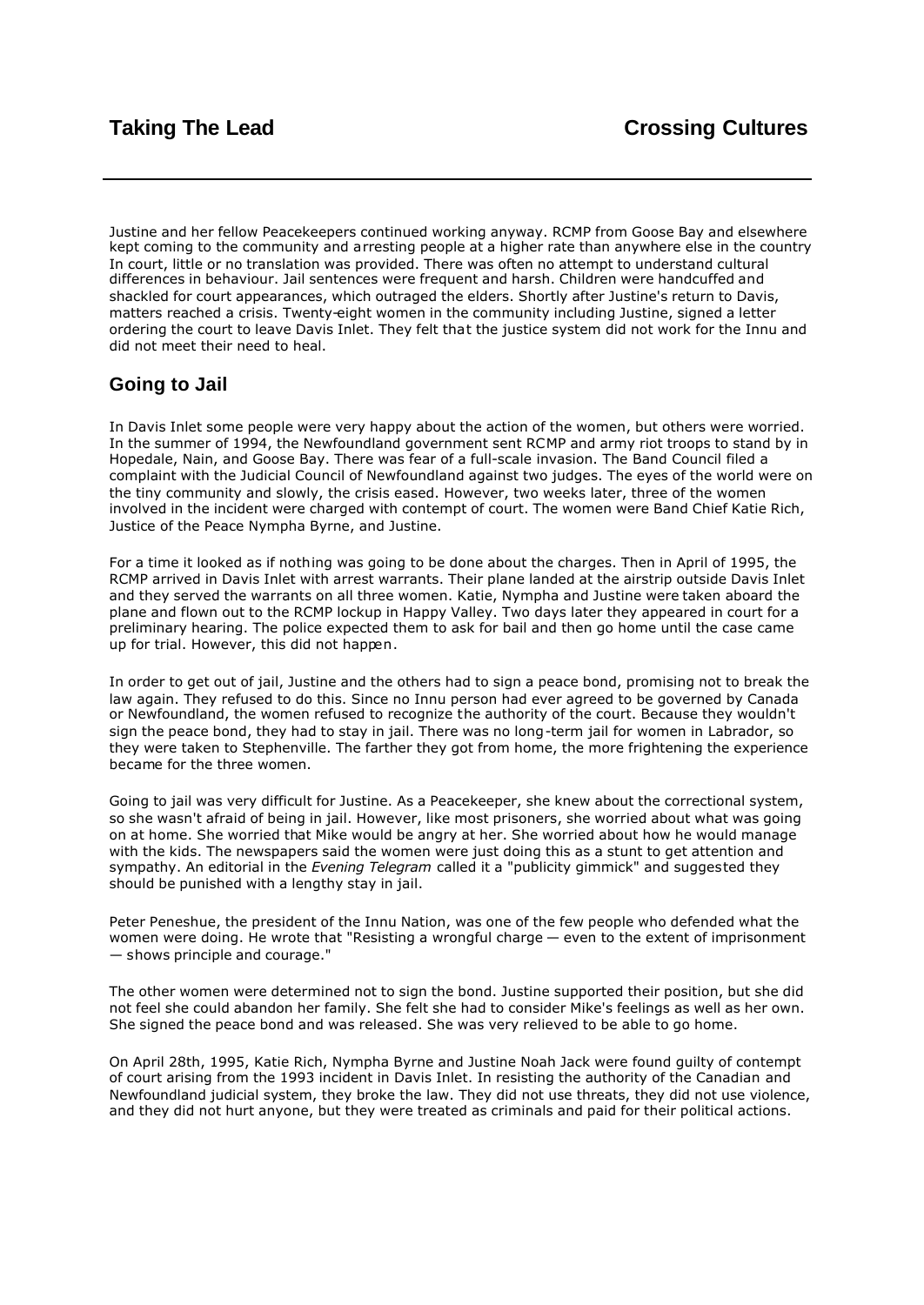On the day of their conviction, Peter Peneshue wrote, "Gandhi, Mandela and Martin Luther King have shown it is the courage of a few that changes the minds and hearts of many." Like those three famous men, the three women of Davis Inlet hoped to change minds and hearts.

## **Life Today**

After six years as a Peacekeeper, Justine has grown in confidence, and Mike has a greater understanding of how important her work is to her. He has seen her save lives. Once, Justine disarmed a man who was threatening suicide with a shotgun. Often she intervenes when family violence erupts. She explains the law to people in their own language so that they will understand it. Justine is a good Peacekeeper. She works with the RCMP and helps them understand the cultural differences that exist in Davis Inlet. She would like to see more tribal police employed in the Aboriginal communities. She was very pleased when her 13-year-old daughter Nellie said she wanted to become a Peacekeeper, too.

Being a Peacekeeper has a very personal importance for Justine Jack. Justine has lost a lot of members of her family to suicide. Many of her cousins have died and two of her brothers attempted suicide. "They wouldn't have made it if there were no tribal police," she says.

However, Justine is still seeking ways to reduce the impact of her position on her family. "My kids are proud of me," she says, "but I can see that other kids, even parents, take it out on them." She thinks it would be easier for peacekeepers and their families if they were posted in communities other than their own. "I'd like to see tribal police come from other places. That way they can feel they have more power for their work in the community It's too hard when the people you police are your relatives."



*Justine Jack is proud to be a Peacekeeper, but says it is hard on her kids. She doesn't want to put people in jail, she only wants to save their lives.*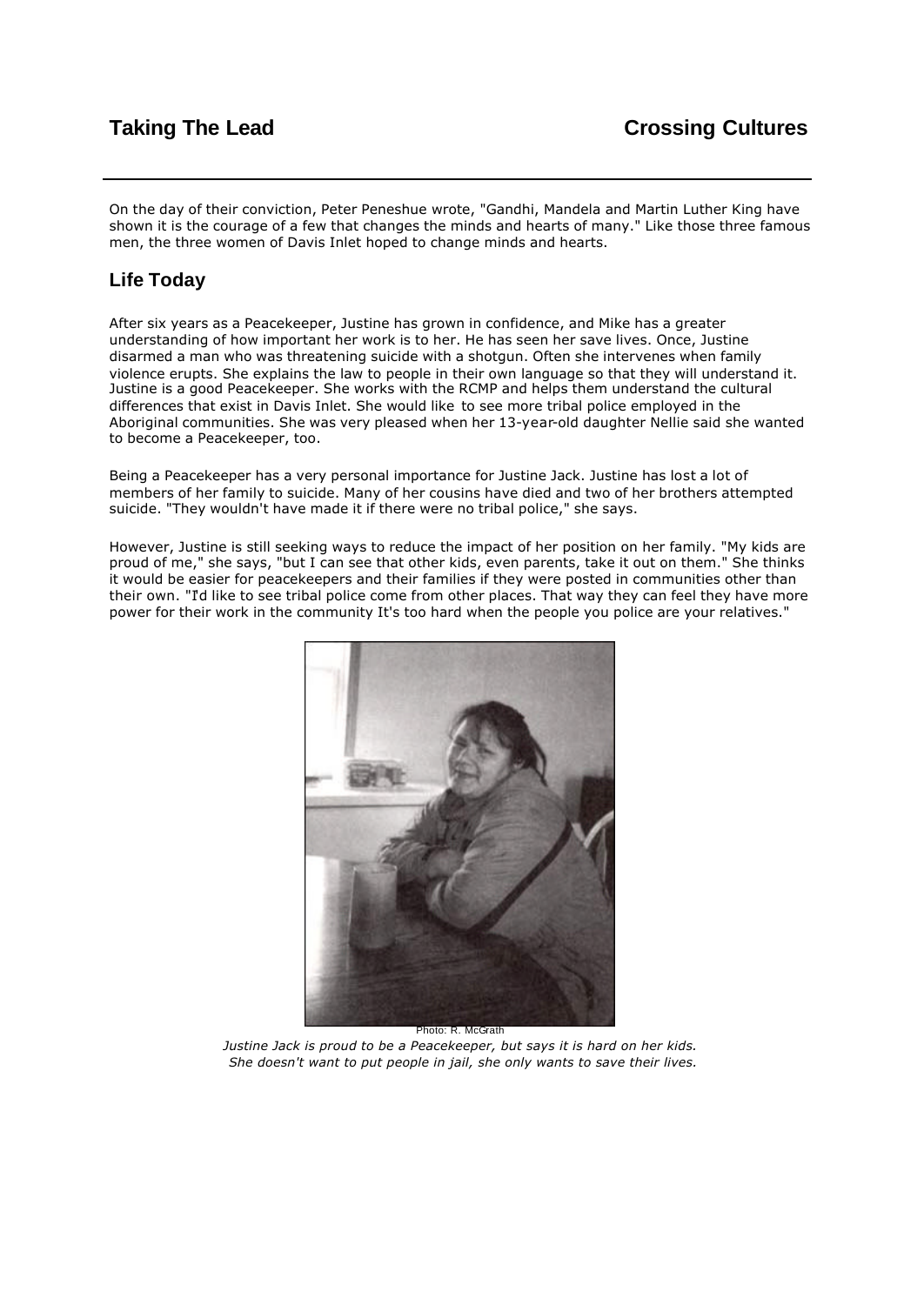In 1999, Justine graduated from high school. She wants to continue to help peacekeeping in Davis Inlet but thinks maybe it will be possible to do more from a distance. Justine feels that when people go to jail, they don't get any help with their problems. They need to see psychiatrists and doctors, but in correctional centres they don't get that.

"I don't want to put people in jail," she explains. "I want to save their lives."



## **Sources**

The writer first heard about Justine Noah Jack from her husband, who acted as Justine's lawyer when she was arrested. Robin later read *Gathering Voices*, the book about the People's Inquiry into social conditions at Davis Inlet, and watched documentary films such as "The Two Worlds of the Innu," which tells about the struggle the Innu have had since their first contact w ith non-aboriginal people. When Robin decided to write about Justine going to jail, she looked up newspaper accounts at the library She later met Justine in Davis Inlet and interviewed her about her life.